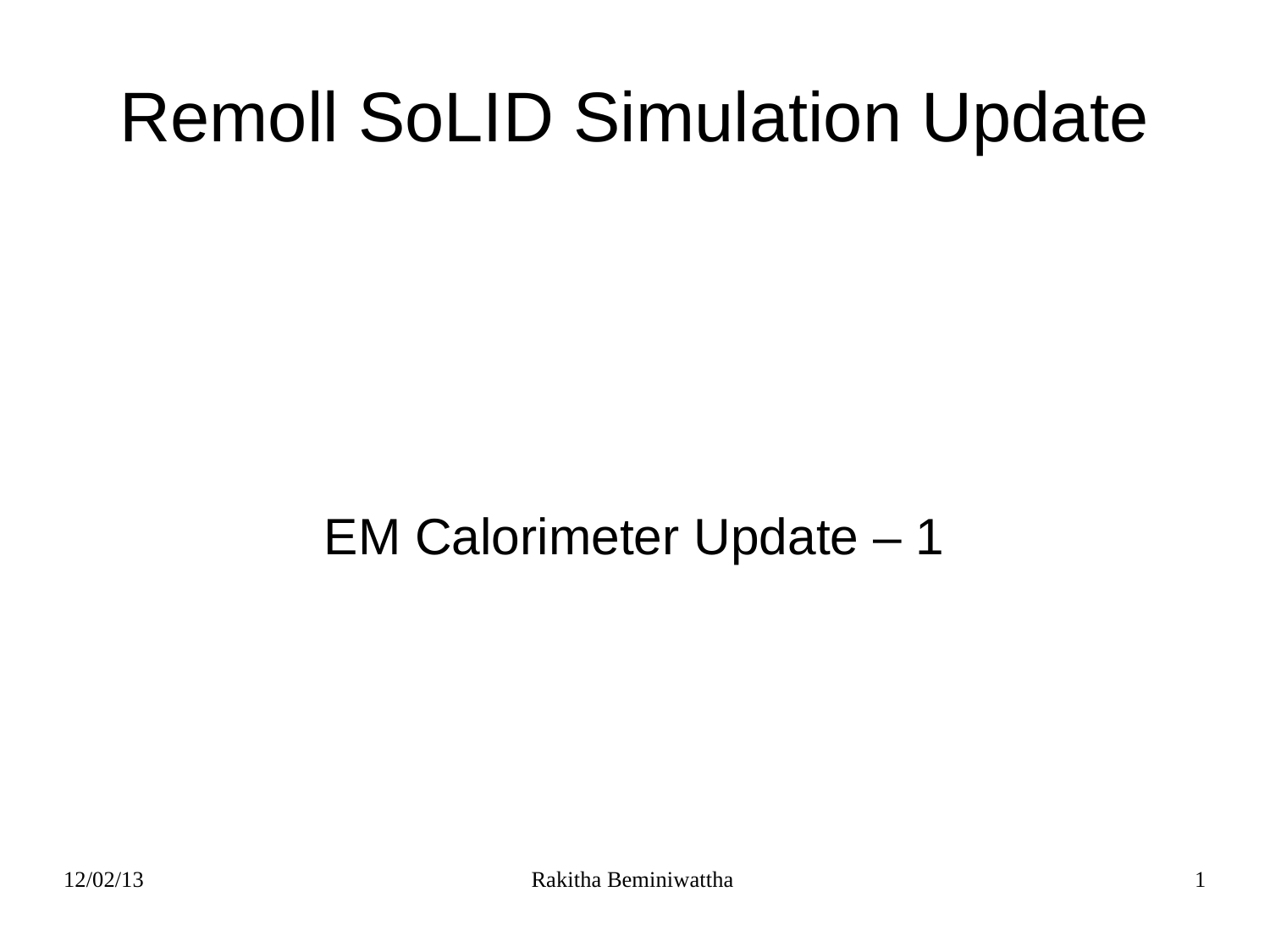## Pion Input Generators

|         | $Pi+$                      |                                | $Pi$ -                     |                                |
|---------|----------------------------|--------------------------------|----------------------------|--------------------------------|
|         | <b>Total Rate</b><br>(GHz) | Rate from 0 to<br>60 deg (GHz) | <b>Total Rate</b><br>(GHz) | Rate from 0 to<br>60 deg (GHz) |
| Remoll  | 156.74                     | 99.29                          | 158.45                     | 100.28                         |
| eicRate | 158.03                     | 100.18                         | 157.57                     | 99.70                          |

Rates match within 1% and

Comparable no.of  $\pi$ ± are generated by both eicRate and Remoll

 $\pi$ + Input Generator Rate Comparison

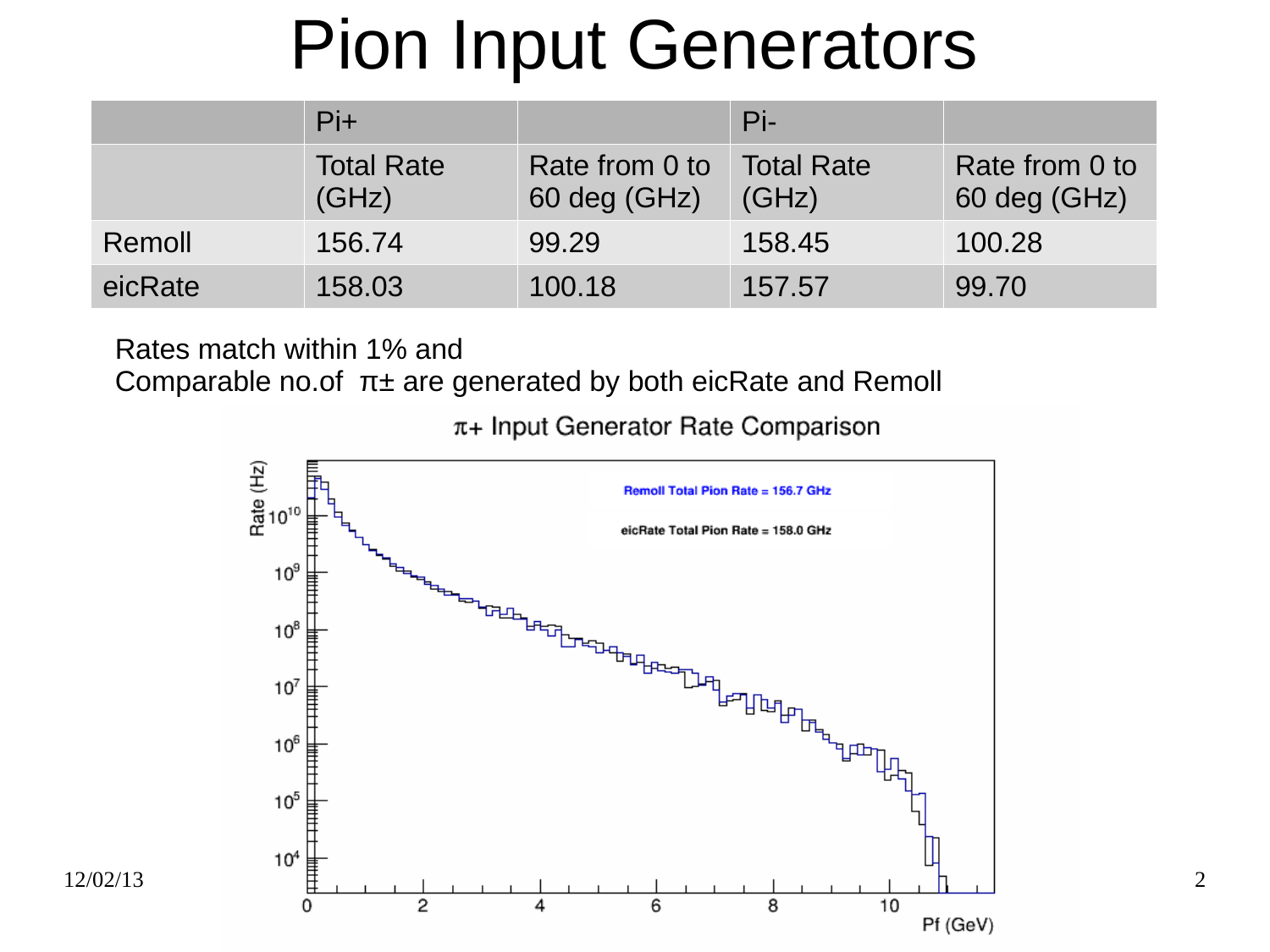## DIS Input Generator

### In SoLID acceptance range  $(20 < \theta < 40$  and  $1 \text{ GeV} <$  Pf  $< 7 \text{ GeV}$ ),

| <b>Remoll Rate (MHz)</b> | eicRate (MHz) |
|--------------------------|---------------|
| 3.41                     | 3.52          |

Rates matched within 3% after turning off following items,

- Multi-scattering correction after vertex
- Radiative loses in the target before vertex

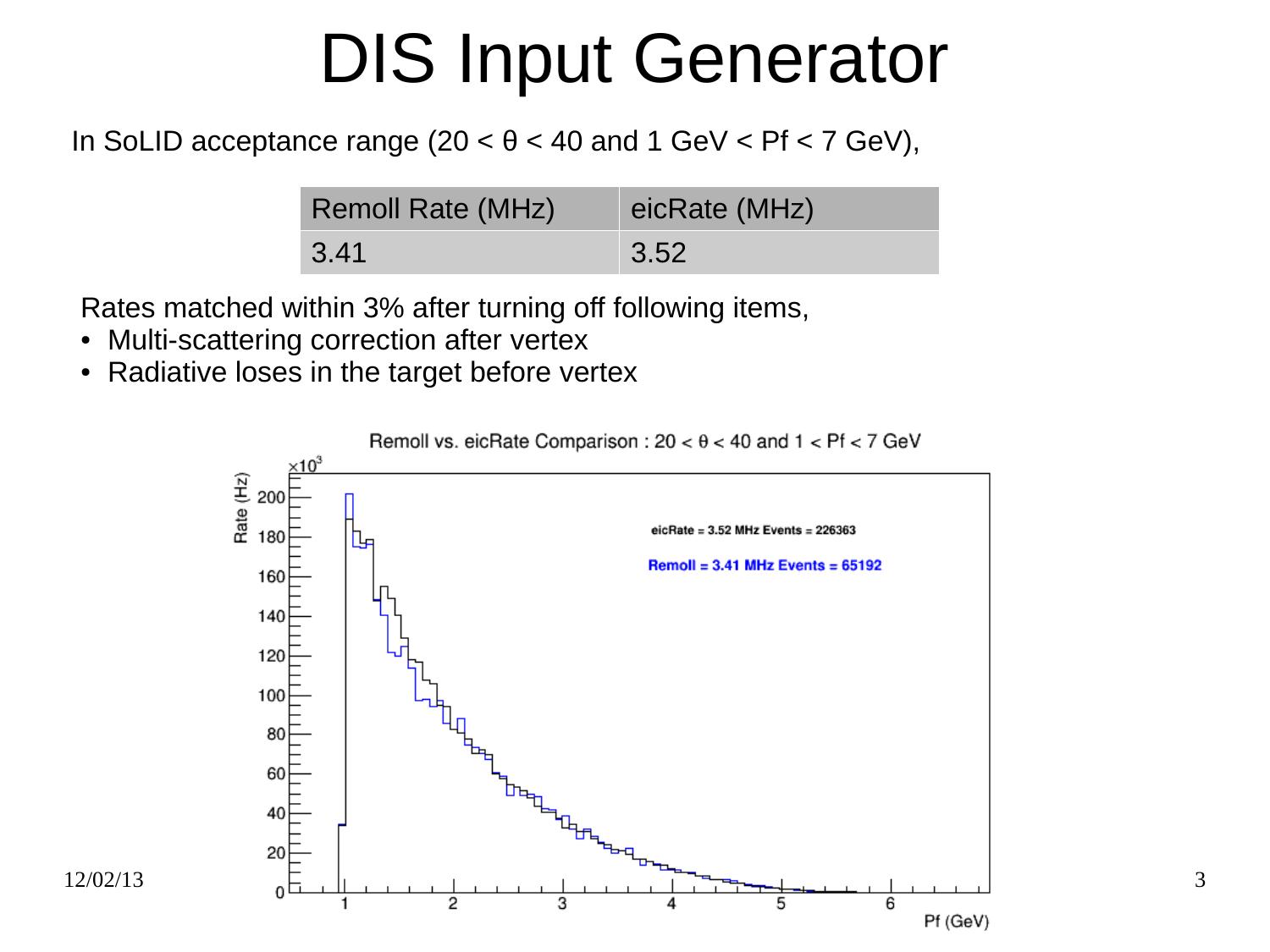# Simulation Summary

- Used newly developed remoll simulation
	- First SoLID analysis using remoll simulation
- Baffles : babar more1
	- Lead and Kryptonite
- Wiser DIS and Pions inputs
- Full EM calorimeter included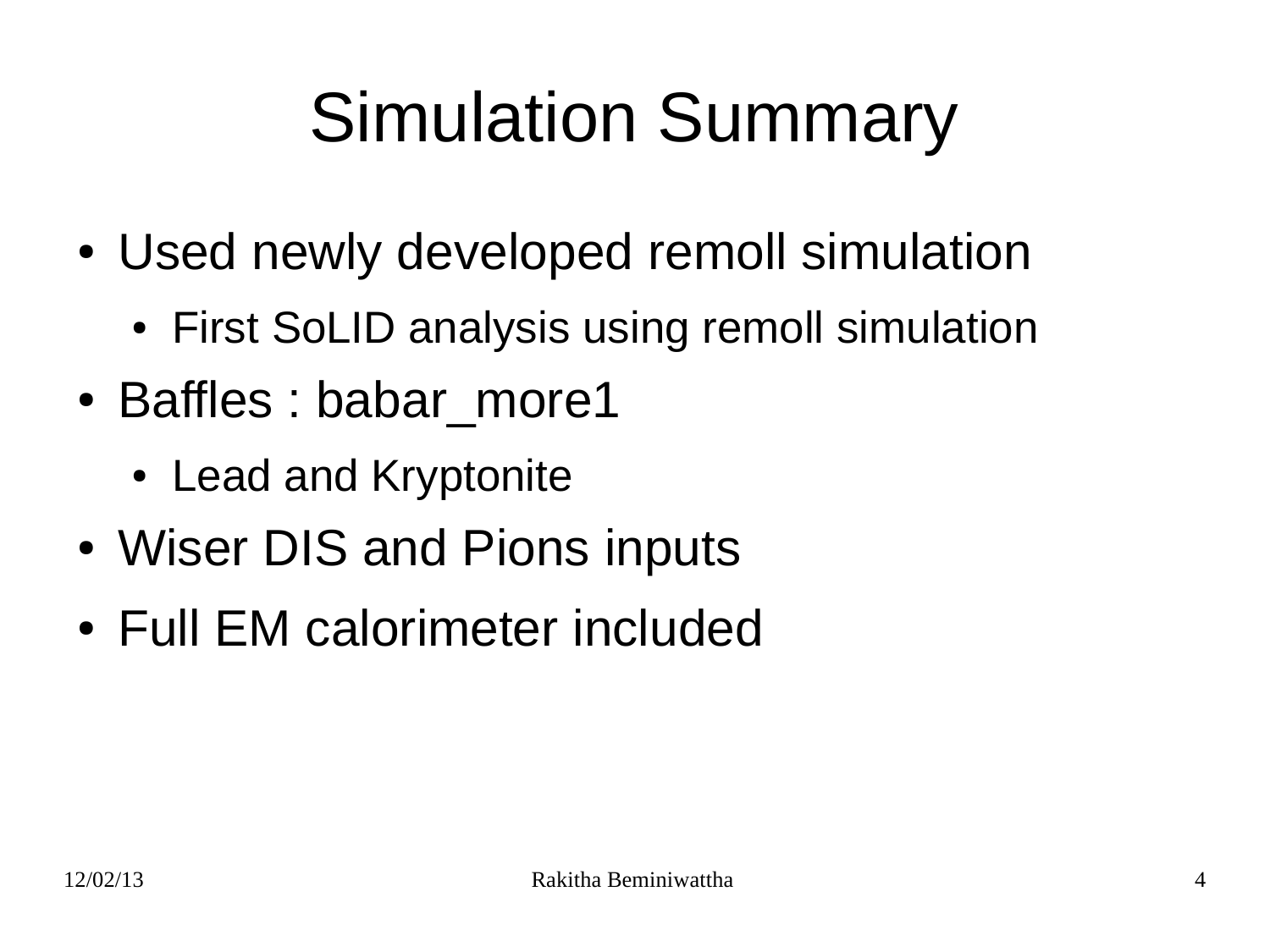# Calorimeter Geometry

- Hexagonal ecal blocks
	- Radius is 3.6 cm
- $\cdot$  Each block has,
	- $\cdot$  0.05 cm Pb
	- 0.15 cm scintillator Material
	- $\cdot$  0.024 cm air gap
- There are 194 layers of these blocks along the z-directions
- In x-y plane, R in = 118 cm R out = 261 cm
- Energy deposited on scint. material and photons generated from the deposited energy are recorded for each block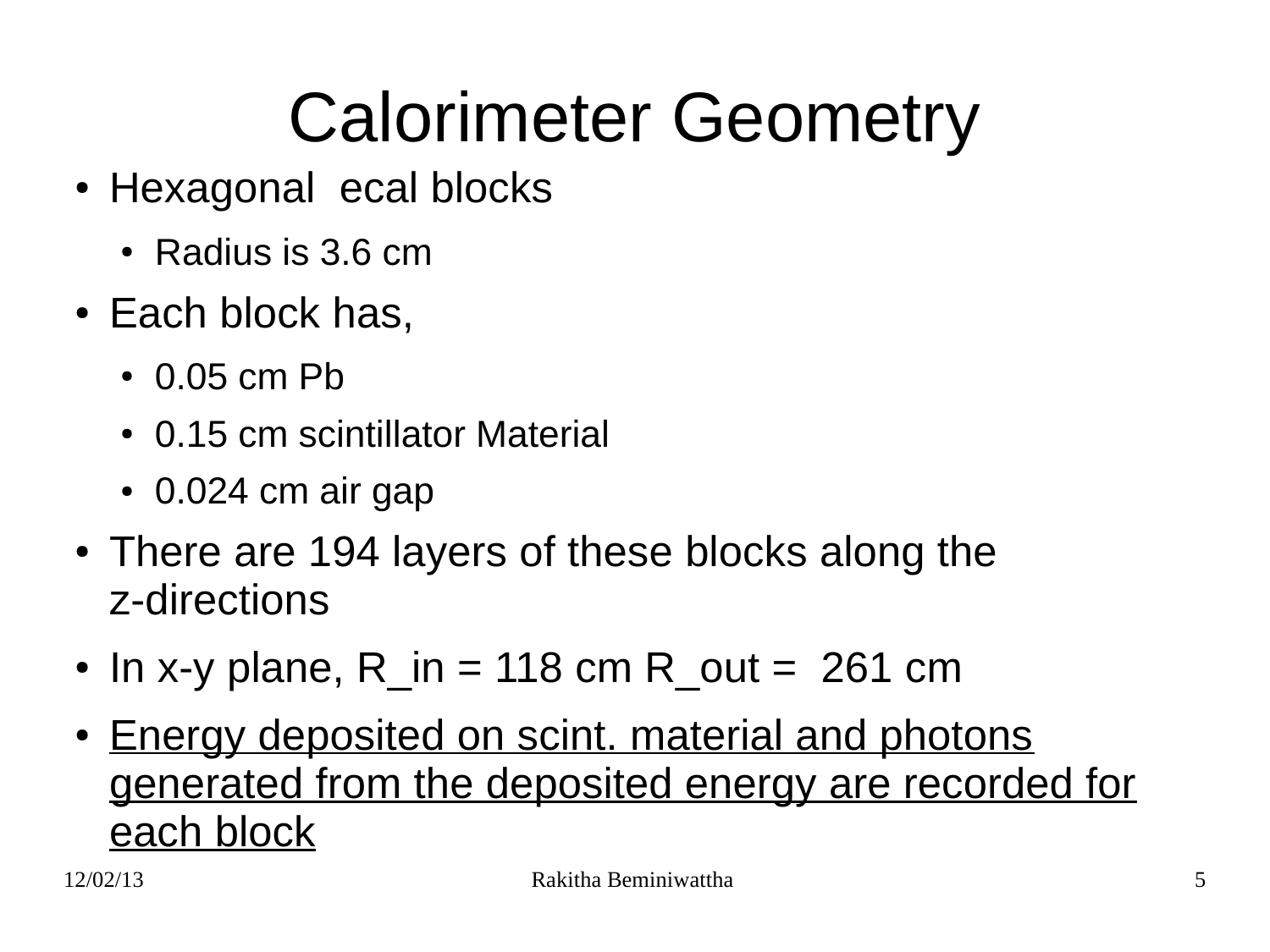# Analysis Summary

- Only looked at events with primary tracks crossed the last GEM
	- Plotted momentum distribution of primary tracks and background electron and photon tracks at the last GEM
	- Plotted photons produced by the ecal block scintillator for these events
	- Plotted x-y distribution of the ecal block hits
- Analysis done for DIS e, pions  $(\pm)$  with lead baffles and making heavy materials kryptonite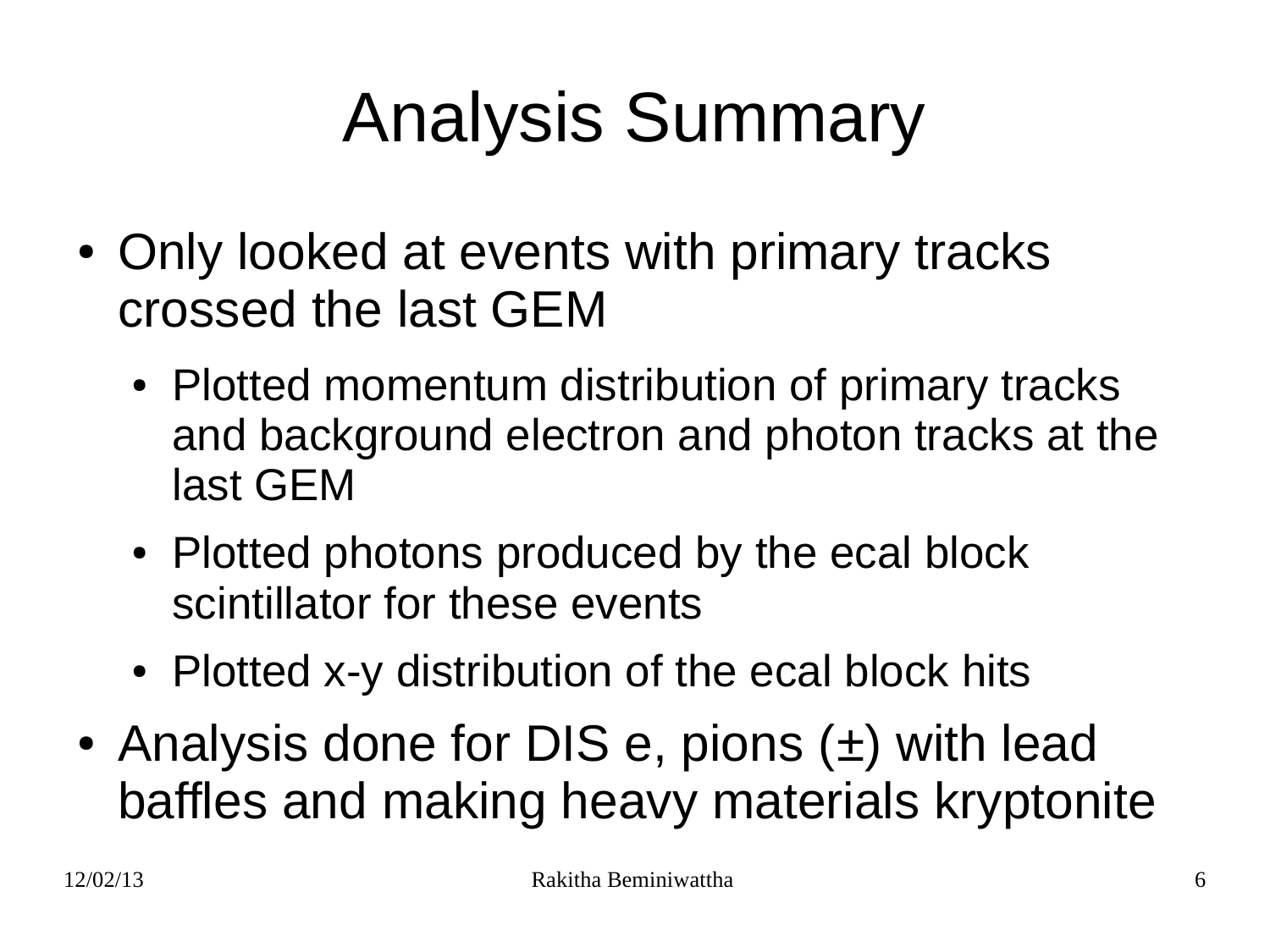# Analysis Summary

• Sample event

T->Scan("ev.evnum:hit.trid:hit.pid:(hit.det-40005)","(hit.p>0 && ((hit.det-40005)%100==0) && hit.det>40000 && hit.det<50000)","")

| $\star$ | Row  | $*$ Ins $*$ | evnum $*$ hit.trid $*$ hit.pid $*$ |         |        | hit.det * |  |  |  |  |  |  |  |
|---------|------|-------------|------------------------------------|---------|--------|-----------|--|--|--|--|--|--|--|
|         |      |             |                                    |         |        |           |  |  |  |  |  |  |  |
| $\star$ | $2*$ | $28*$       | $\mathcal{R}^*$                    | $617*$  | $22*$  | $2000*$   |  |  |  |  |  |  |  |
| $\star$ | $2*$ | $32 *$      | $3 *$                              | $1*$    | $11 *$ | $2200 *$  |  |  |  |  |  |  |  |
| $\star$ | $2*$ | $33*$       | $3*$                               | $107*$  | $22 *$ | $2200*$   |  |  |  |  |  |  |  |
| *       | $2*$ | $34 *$      | $3*$                               | $1018*$ | $22*$  | $2200*$   |  |  |  |  |  |  |  |
| $\star$ | $2*$ | $35 *$      | $3 *$                              | $2040*$ | $22 *$ | $2200 *$  |  |  |  |  |  |  |  |

12/02/13 Rakitha Beminiwattha 7 Note: trid=1 is primary track and trid>1 are secondaries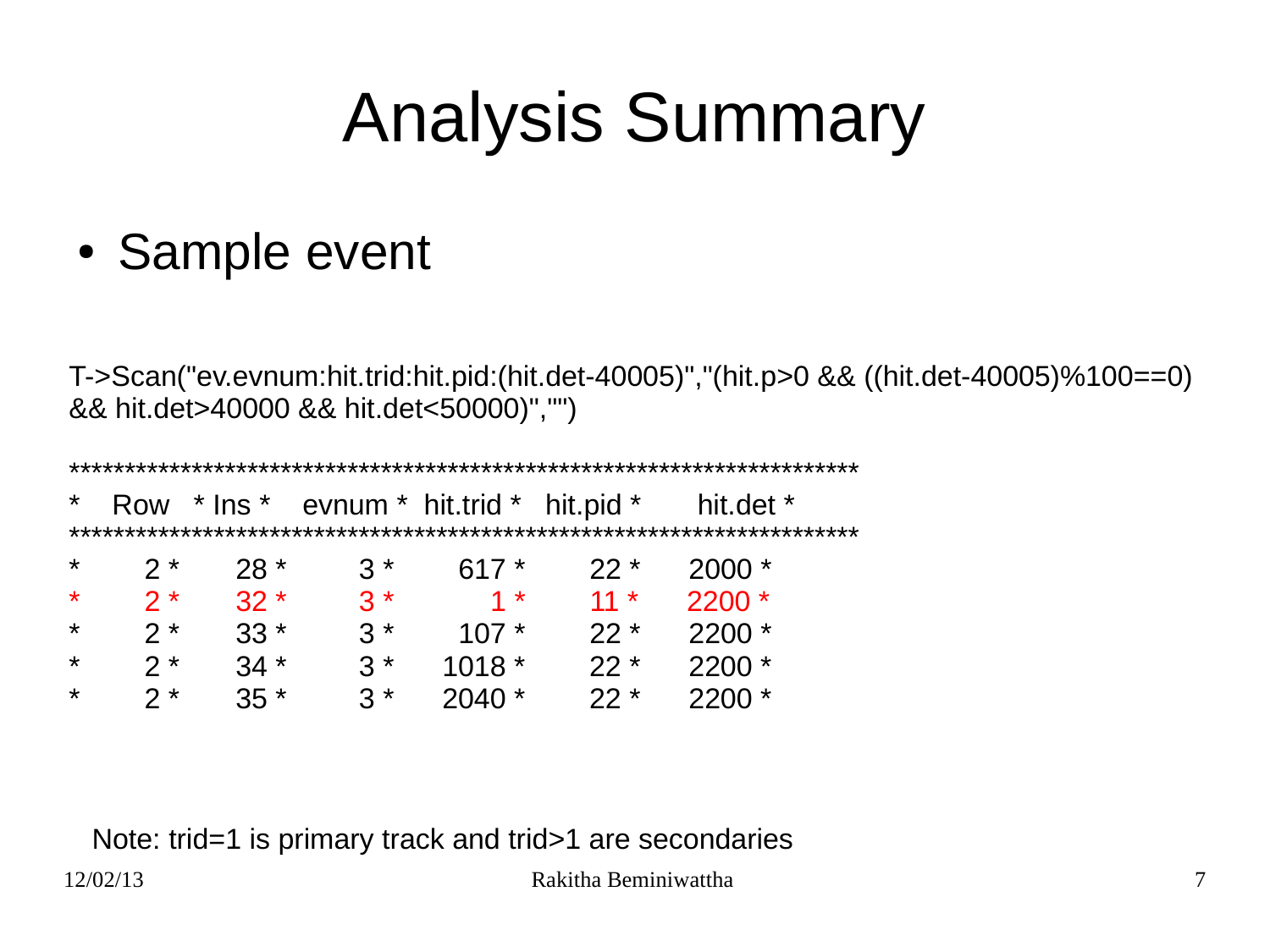### DIS-e Momentum distributions at last GEM with lead baffles (From all the events)

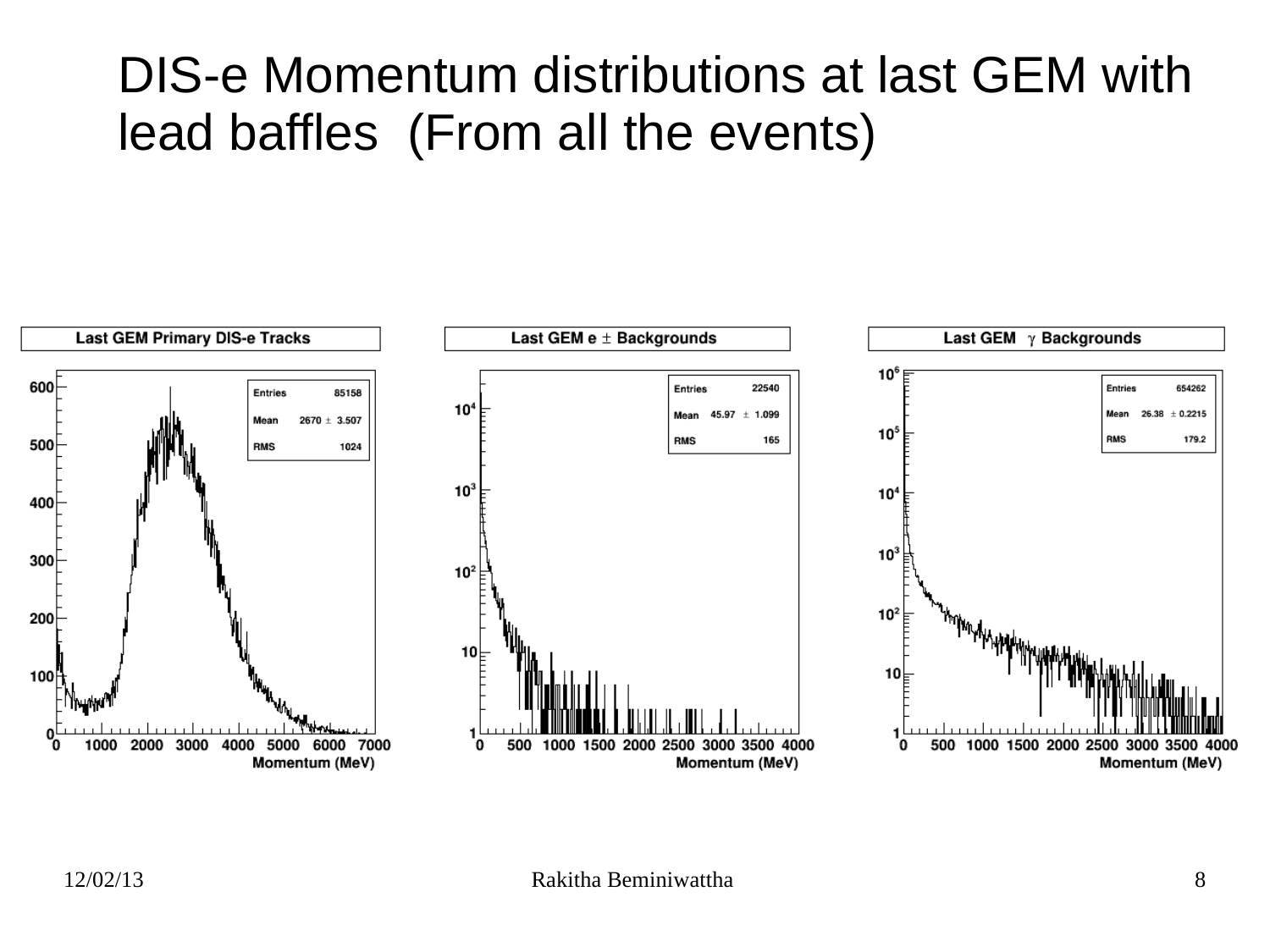### Photon production at scint. for events with primary DIS-e tracks with lead baffles (From all the events)



12/02/13 Rakitha Beminiwattha 9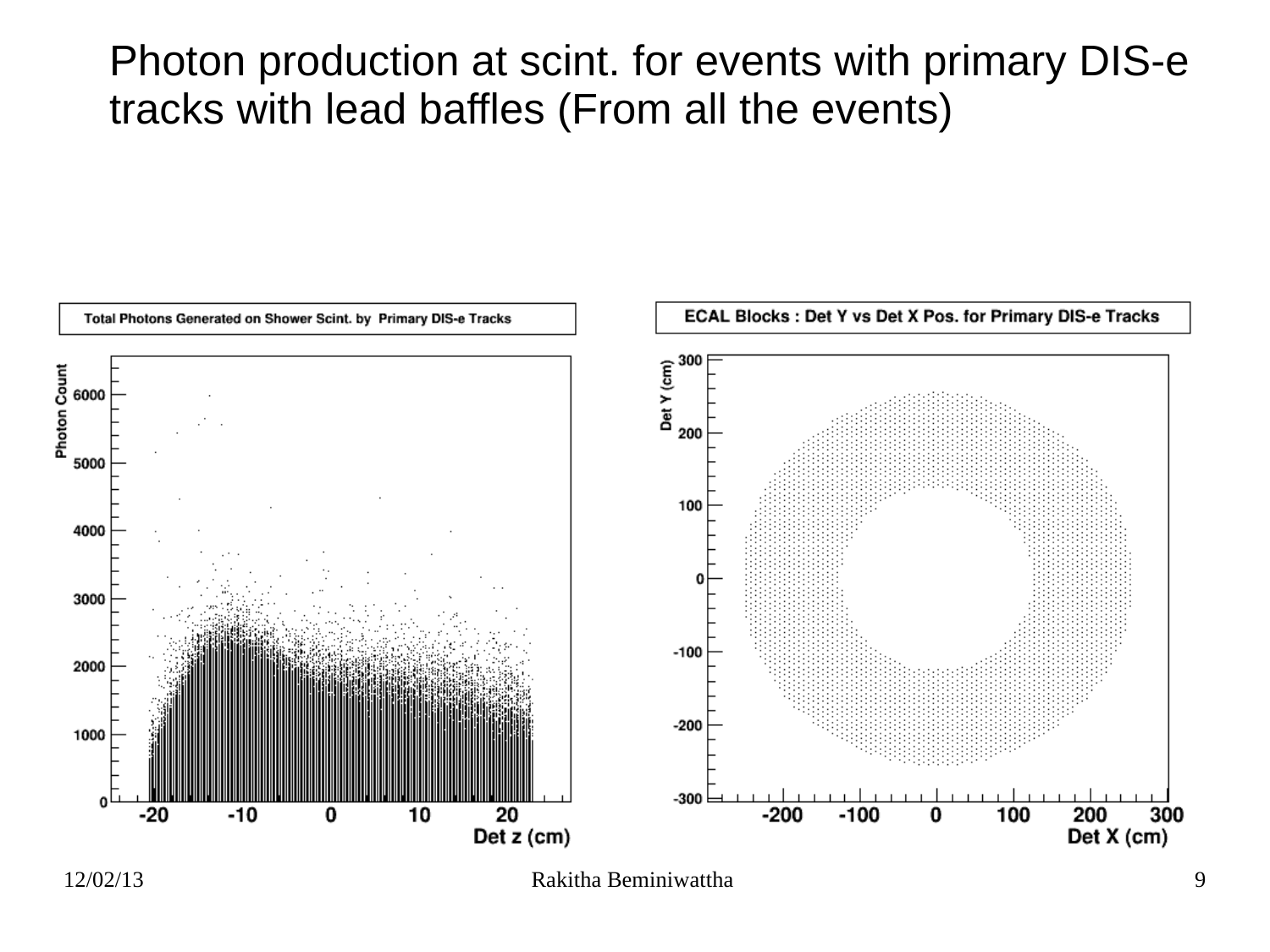### DIS-e Single Event Energy deposition for a single event with Pb baffles

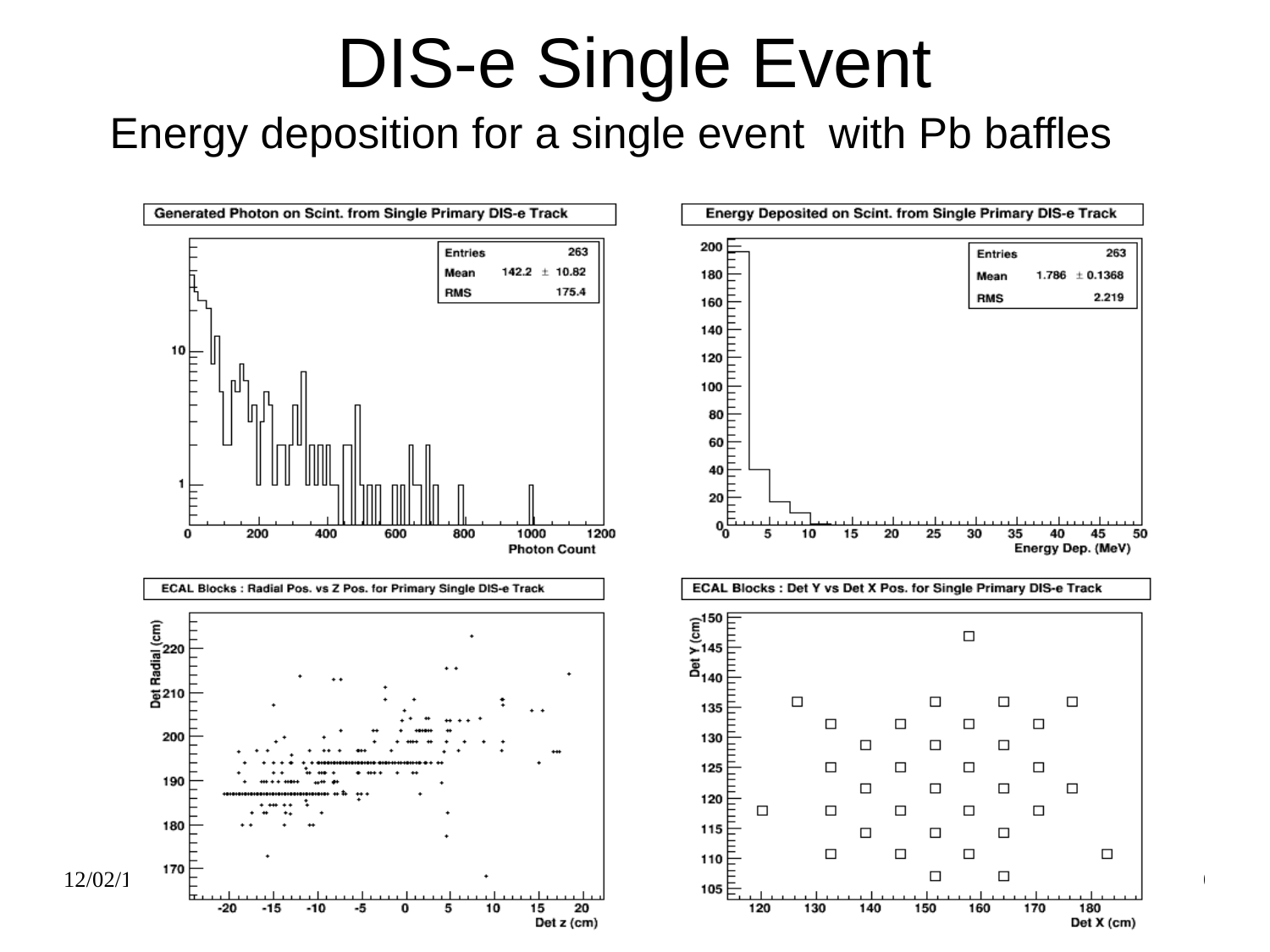| $\star$ |       | Row $*$ Instance $*$ hit.trid $*$ |                                              |                                           |  | hit.p * hit.x*100 * hit.y*100 * hit.pid * (hit.det- * |          |
|---------|-------|-----------------------------------|----------------------------------------------|-------------------------------------------|--|-------------------------------------------------------|----------|
|         |       |                                   |                                              |                                           |  |                                                       |          |
| $\star$ | $15*$ | $19*$                             |                                              | $1 * 1.5884668 * 137.87799 * 109.18470 *$ |  | $11 *$                                                | $2700*$  |
| $\star$ | $15*$ | $20*$                             | 193 * 0.0029760 * 183.01808 * 118.12150 *    |                                           |  | $22 *$                                                | $2700*$  |
| $\star$ | $15*$ | $21 *$                            |                                              | 22 * 0.2233527 * 137.86100 * 109.32652 *  |  | $22 *$                                                | $2700*$  |
| $\star$ | $15*$ | $22 *$                            | 895 * 0.0011785 * 159.09273 * 132.96126 *    |                                           |  | $22 *$                                                | $2700*$  |
| $\star$ | $15*$ | $23*$                             | 893 * 0.0006715 * 147.04666 * 122.2924 *     |                                           |  | $22 *$                                                | $2700*$  |
| $\star$ | $15*$ | $24*$                             | $1760 * 0.0005109 * 149.38992 * 115.83917 *$ |                                           |  | $22*$                                                 | $2700*$  |
| $\star$ | $15*$ | $27*$                             | 895 * 0.0001174 * -153.6115 * 159.42311 *    |                                           |  | $22 *$                                                | $1900*$  |
| $\star$ | $15*$ | $53*$                             | $193 * 0.0002048 * 146.61562 * 31.162612 *$  |                                           |  | $22 *$                                                | $2900 *$ |
|         |       |                                   |                                              |                                           |  |                                                       |          |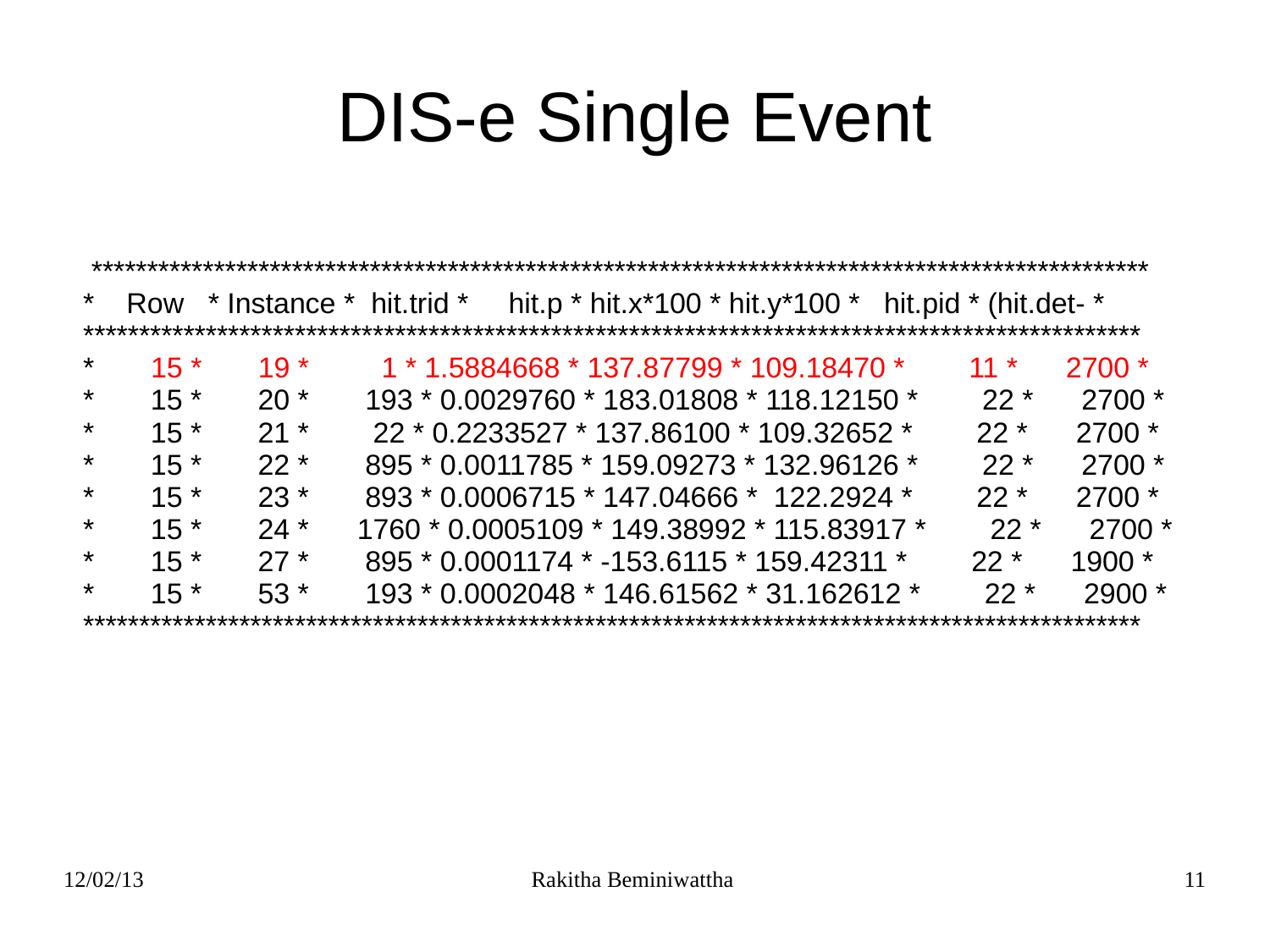### DIS-e Momentum distributions at last GEM with Kryptonite heavy materials (From all the events)

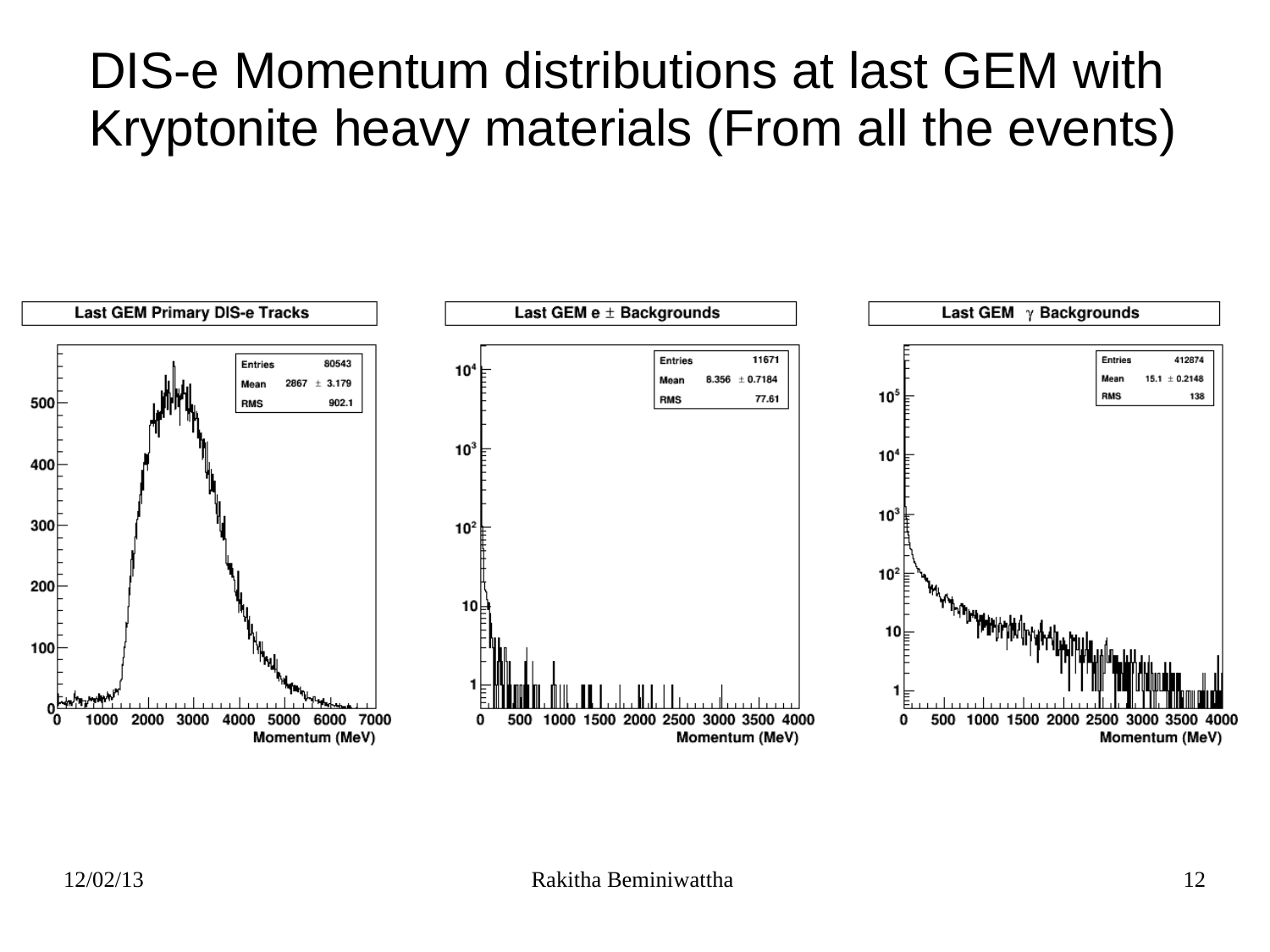### DIS-e Photon production at scint. for events with primary tracks with Kryptonite heavy materials (From all the events)



12/02/13 Rakitha Beminiwattha 13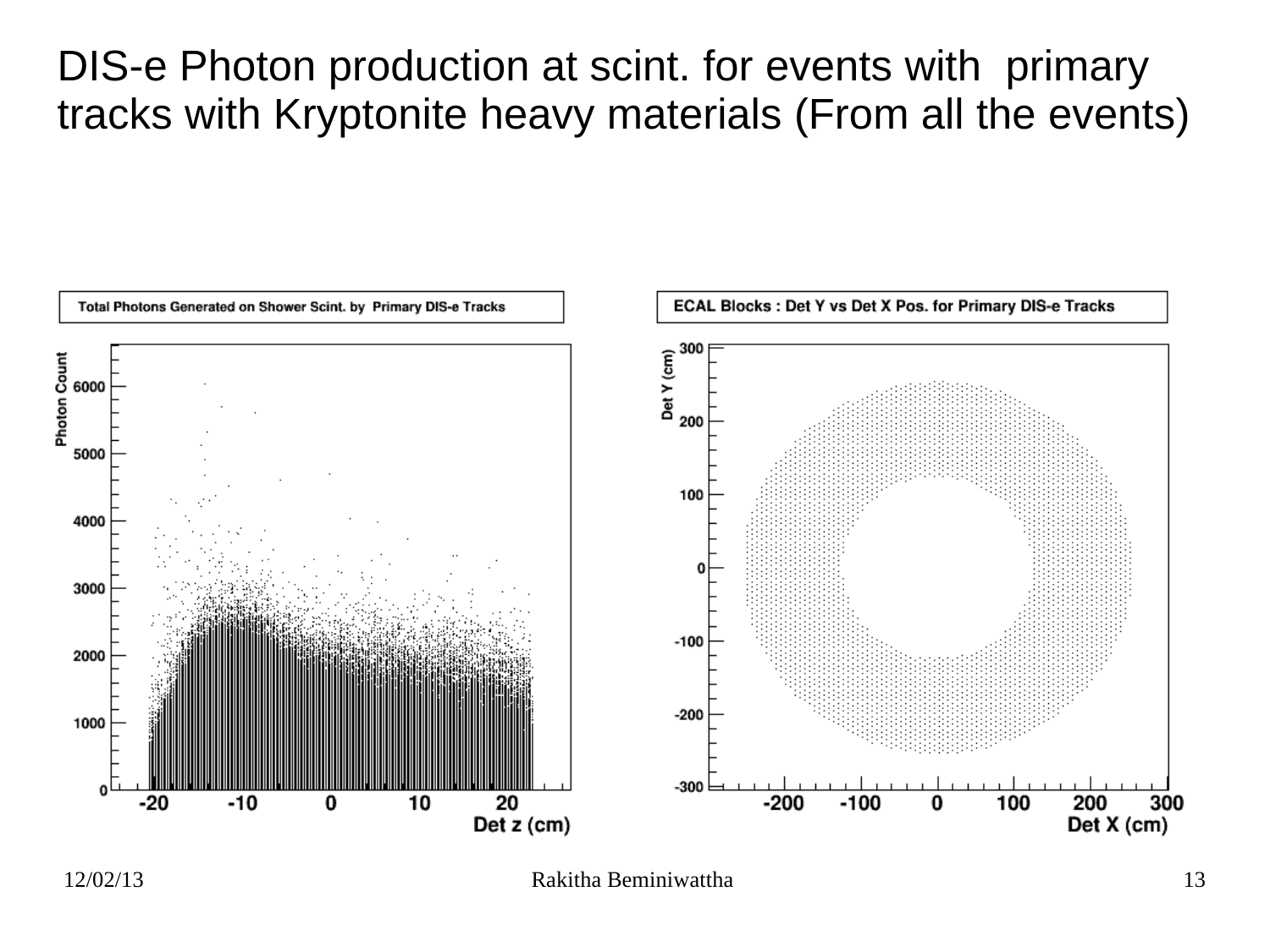Energy deposition for a single event with Kryptonite heavy materials

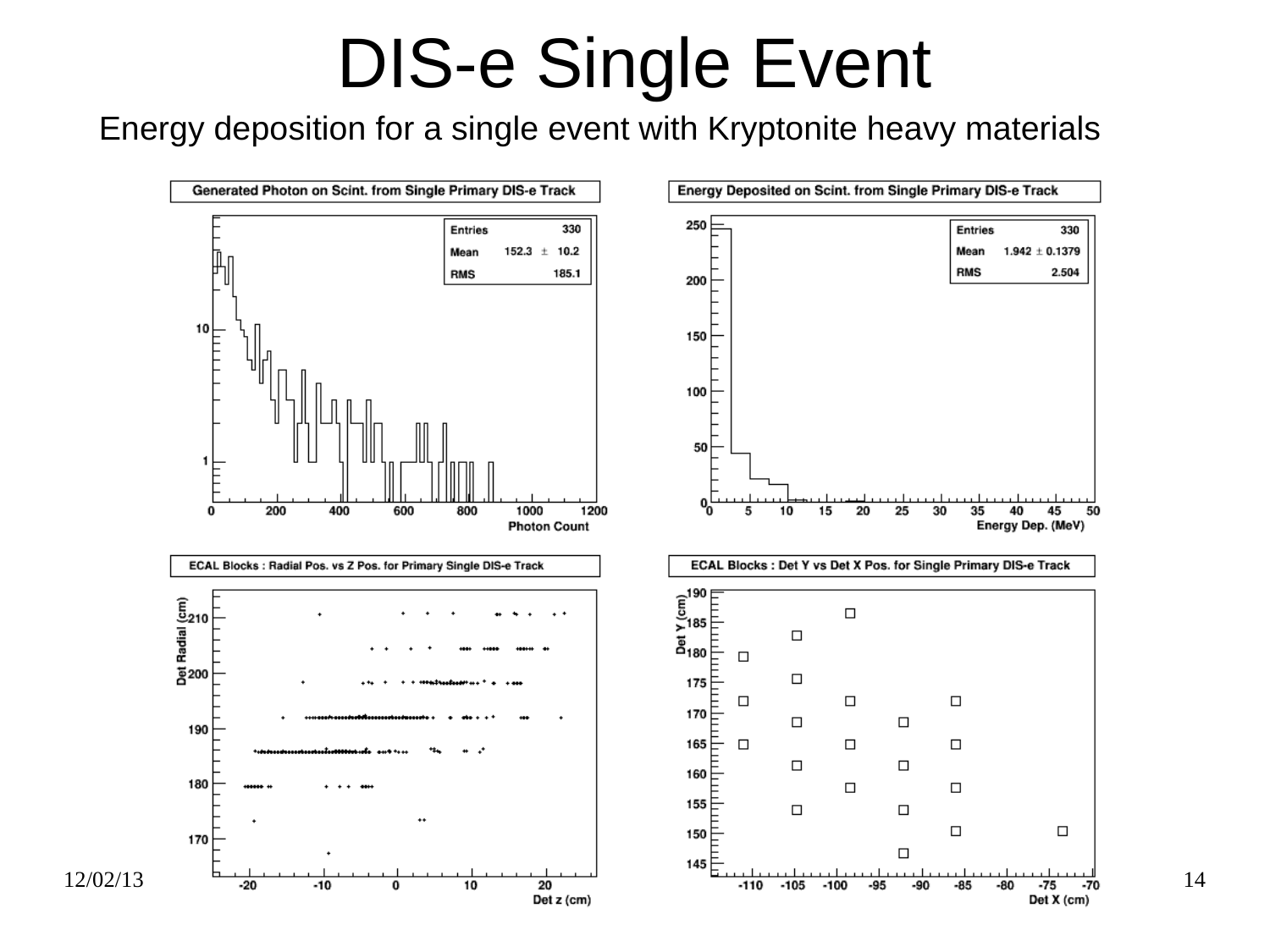| $\star$ |                  | Row $*$ Instance $*$ hit.trid $*$ |                                              |  | hit.p * hit.x*100 * hit.y*100 * hit.pid * (hit.det- * |        |          |
|---------|------------------|-----------------------------------|----------------------------------------------|--|-------------------------------------------------------|--------|----------|
|         |                  |                                   |                                              |  |                                                       |        |          |
| $\star$ | $0*$             | $8*$                              |                                              |  | $1 * 2.339411 * -87.23703 * 150.27410 *$              | $11 *$ | $2000 *$ |
| $\star$ | $0 *$            | $9 *$                             |                                              |  | 58 * 0.0002302 * -99.12186 * 150.84926 *              | $22 *$ | $2000 *$ |
| $\star$ | $0 *$            | $10*$                             |                                              |  | 53 * 0.0018612 * -82.61341 * 146.26356 *              | $22 *$ | $2000 *$ |
| $\star$ | $0 *$            | $11 *$                            |                                              |  | $9 * 0.0012601 * -87.51120 * 150.46847 *$             | $22 *$ | $2000 *$ |
| $\star$ | $\bigcap$ *      | $12*$                             |                                              |  | 668 * 0.0004459 * -97.01855 * 154.63180 *             | $22 *$ | $2000 *$ |
| $\star$ | $\bigcap$ *      | $13*$                             | 1328 * 0.0011559 * -109.3782 * 172.01586 *   |  |                                                       | $22 *$ | $2000 *$ |
| $\star$ | $\bigcap$ *      | $27*$                             |                                              |  | 152 * 0.0012338 * -137.5385 * 99.820989 *             | $22 *$ | $1800*$  |
| $\star$ | $\bigcap$ *      | $28*$                             | $3073 * 0.0005436 * -132.3176 * 96.191272 *$ |  |                                                       | $22 *$ | $1800*$  |
| $\star$ | $\bigcap$ *      | $30 *$                            | 1409 * 0.0008445 * -115.4360 * 142.10788 *   |  |                                                       | $22 *$ | $1900*$  |
| $\star$ | $\Omega$ $\star$ | $112*$                            |                                              |  | 1328 * 0.0001346 * 162.36197 * 155.89261 *            | $22 *$ | $2600*$  |
|         |                  |                                   |                                              |  |                                                       |        |          |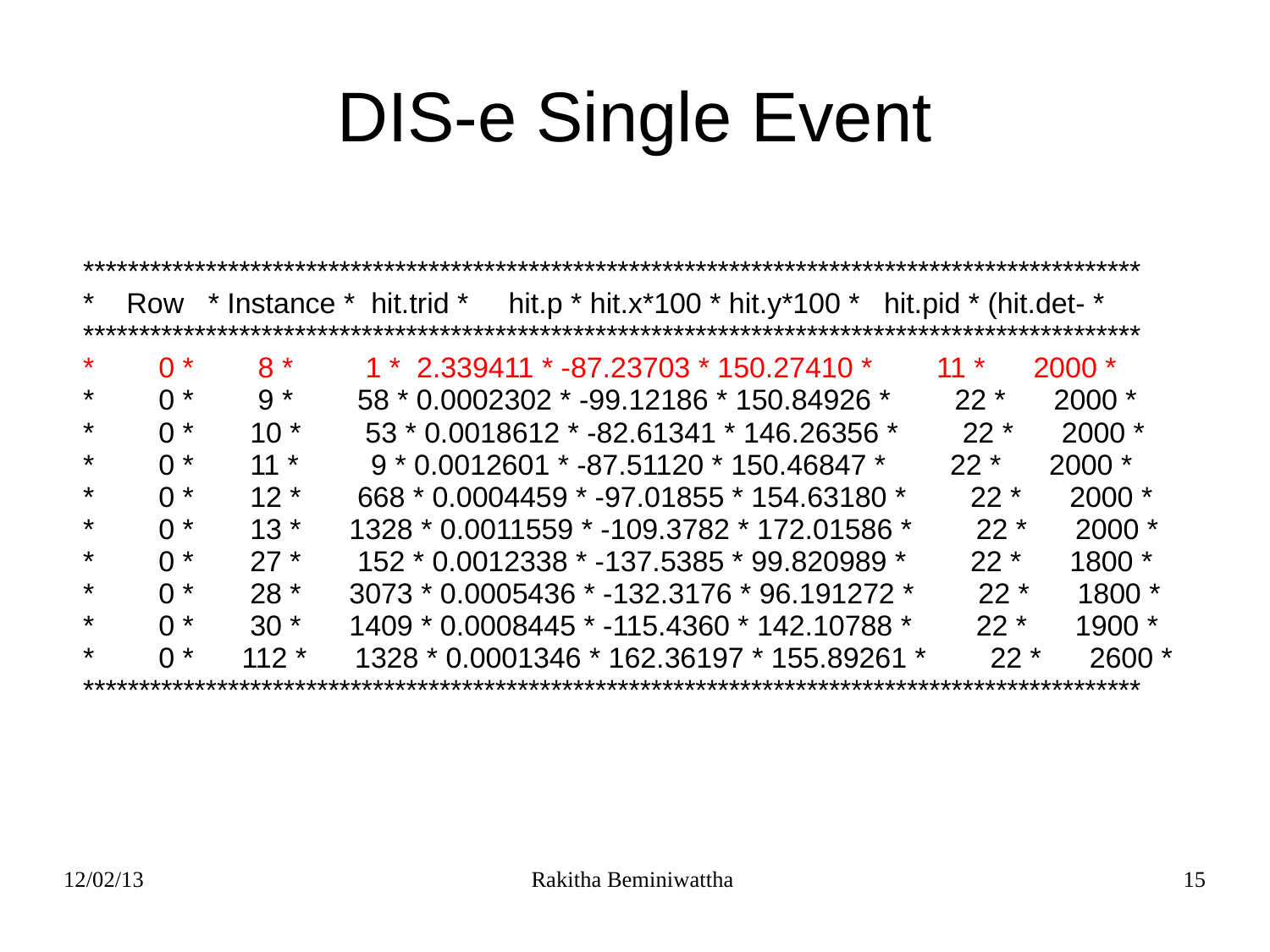### DIS Generated Background tracks momentum distributions at last GEM with lead baffles (From all the events)

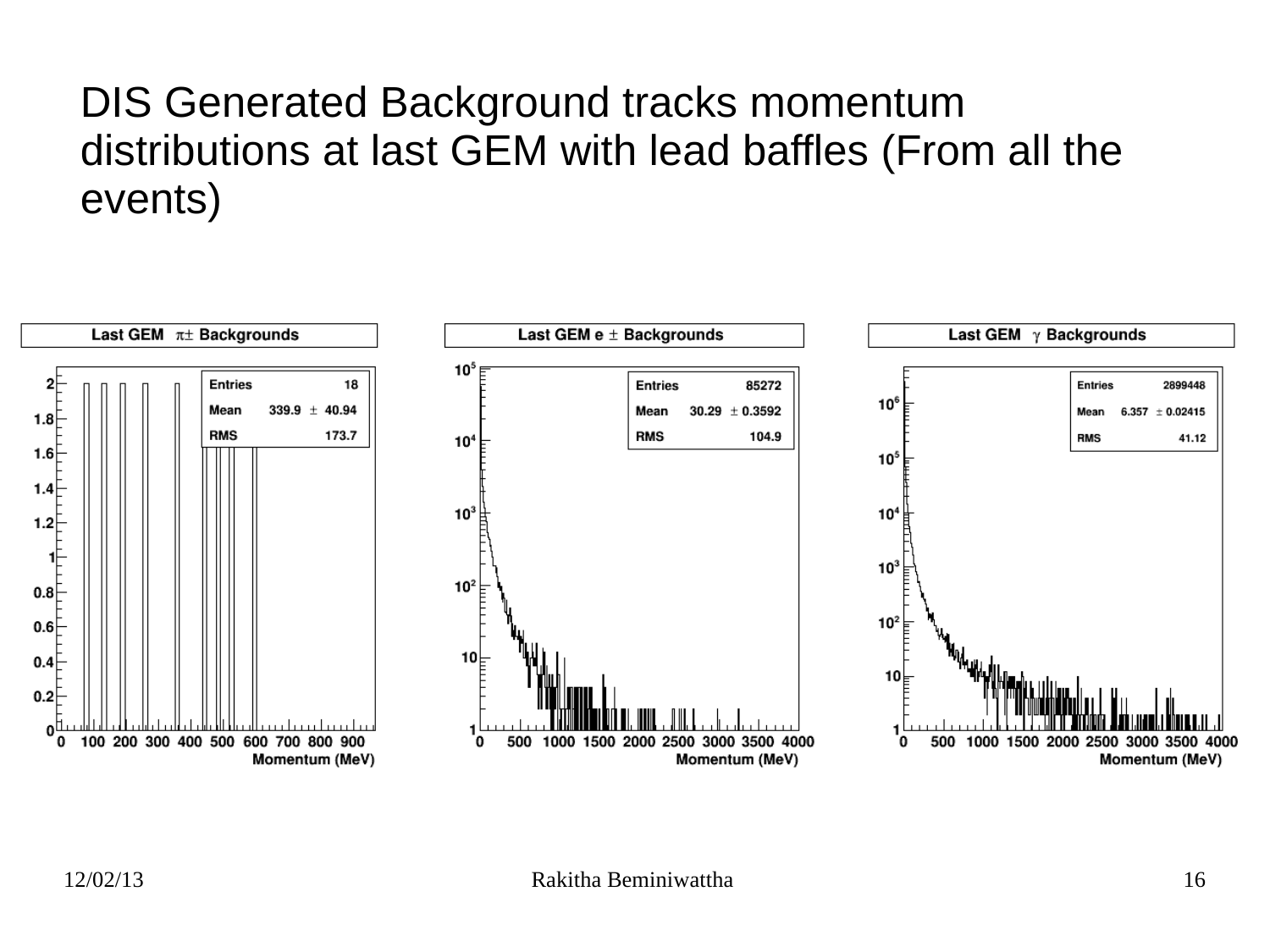### DIS Generated Background Photon production at scint. for events with no primary tracks with lead baffles (From all the events)



12/02/13 Rakitha Beminiwattha 17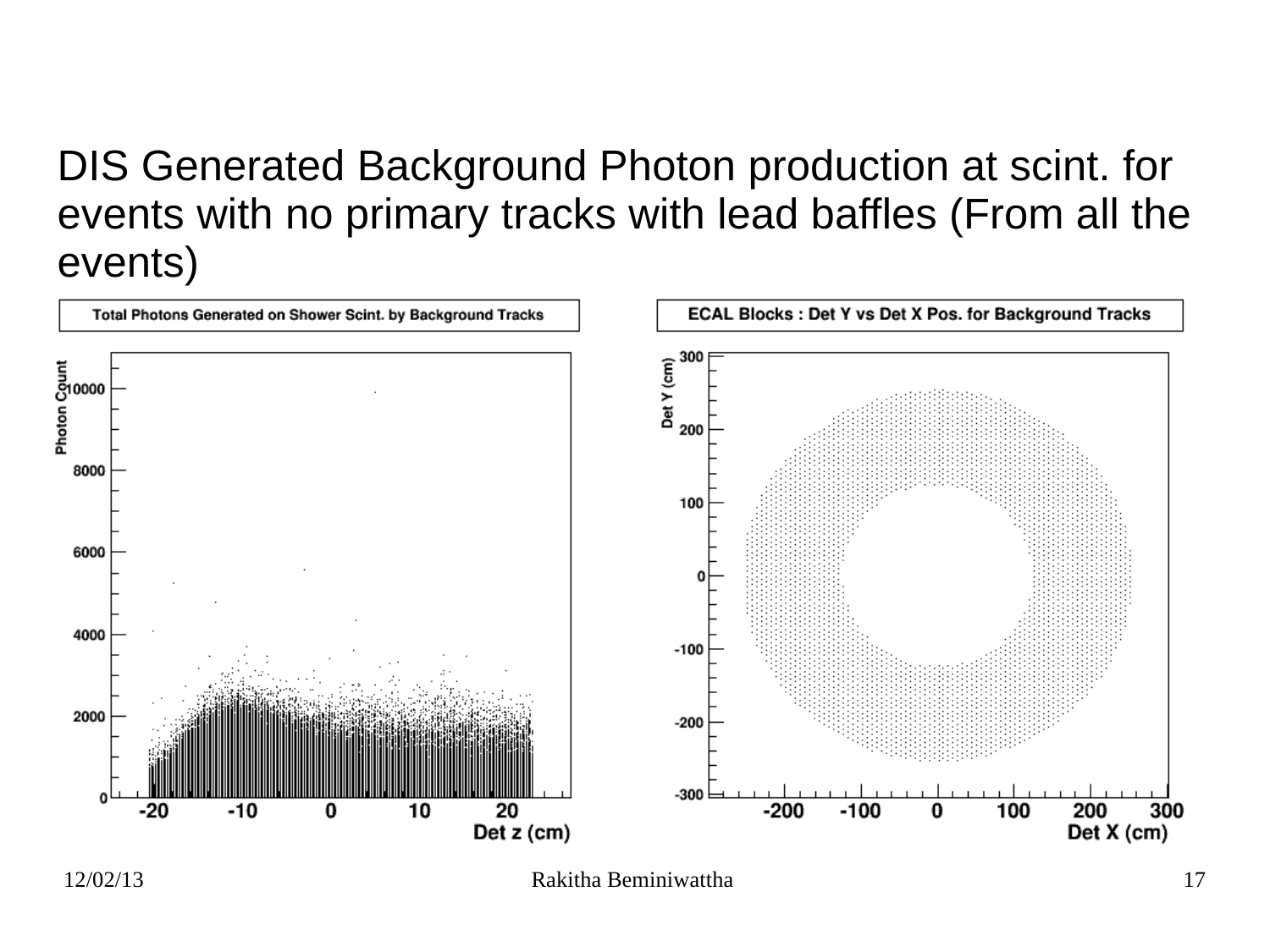## π- Summary

### π- Momentum distributions at last GEM with lead baffles (From all the events)

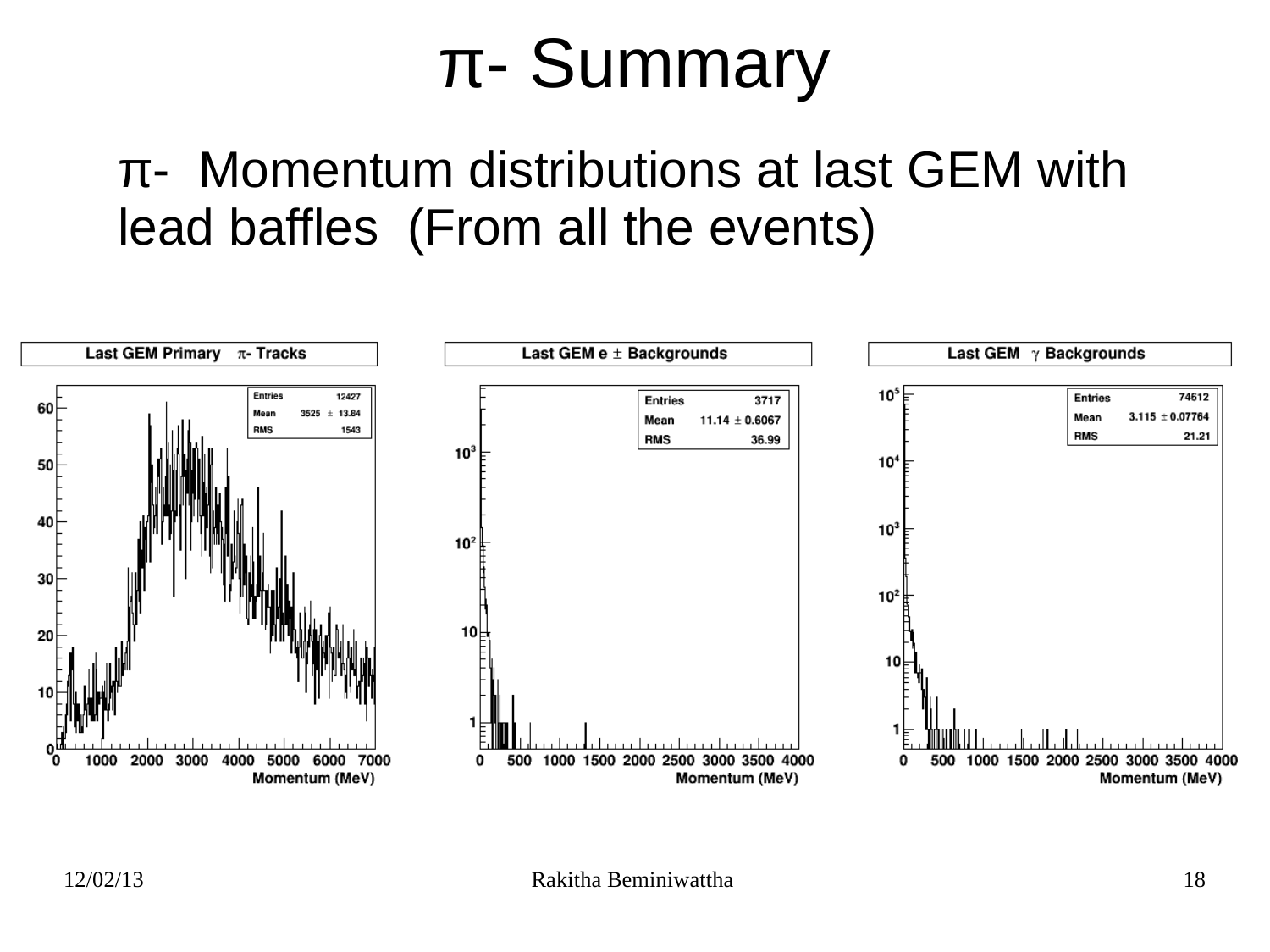### $\pi$ - Photon production at scint. for events with primary tracks with lead baffles (From all the events)

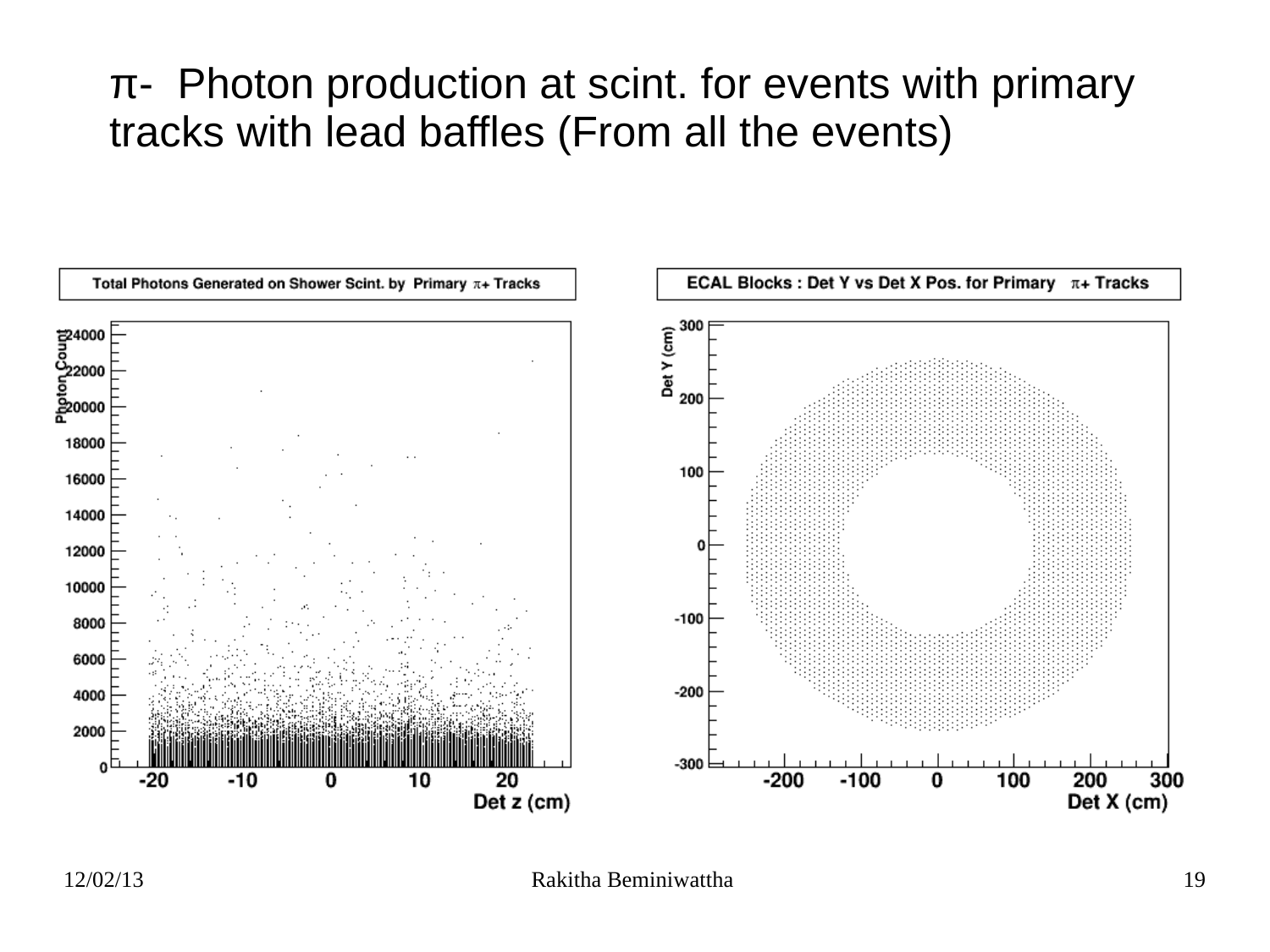### Energy deposition for a single event with Pb baffles

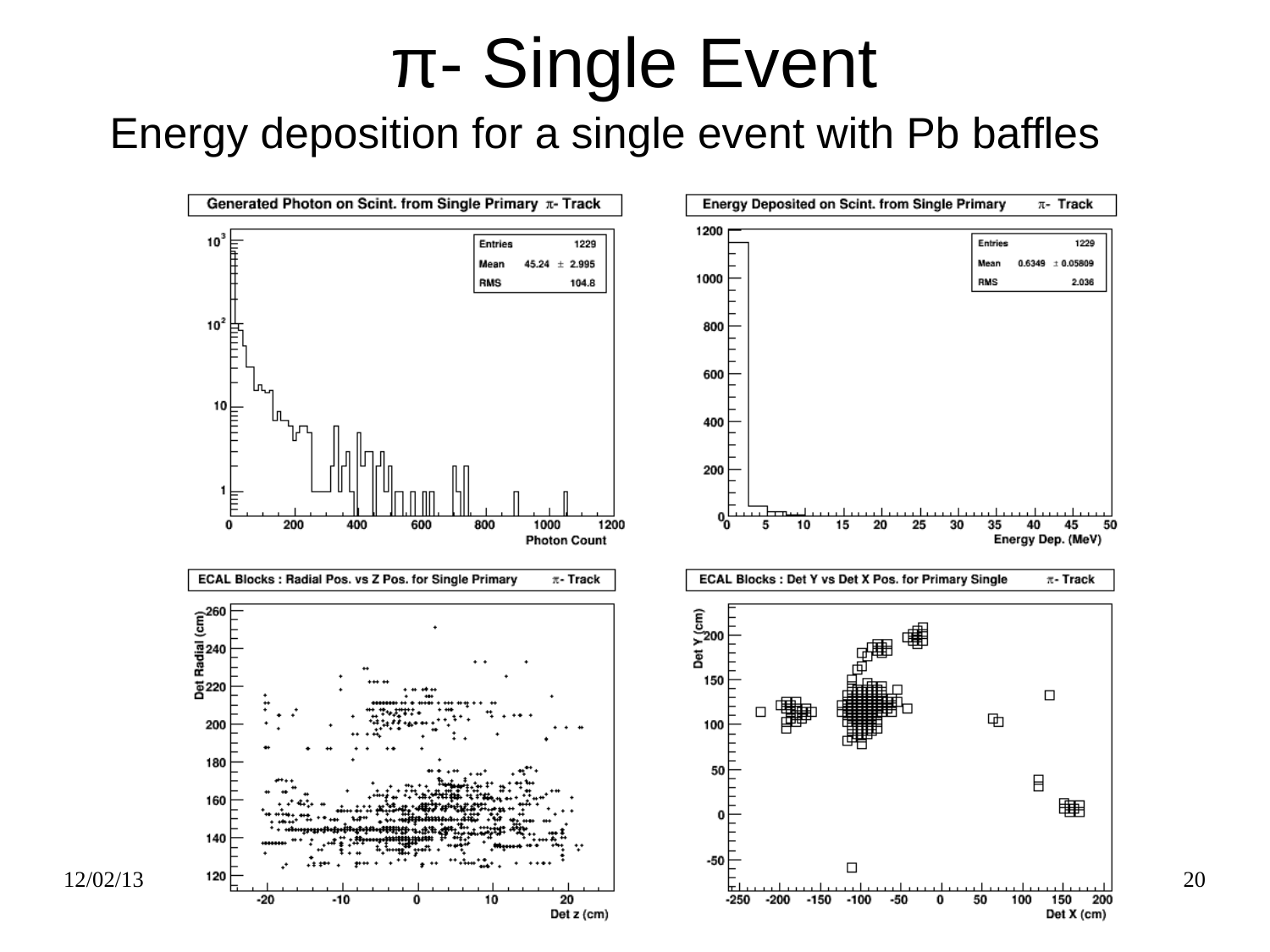| $\star$ |        |         |                                             |                                           |  |  | Row $*$ Instance $*$ hit.trid $*$ hit.p $*$ hit.x $*$ 100 $*$ hit.y $*$ 100 $*$ hit.pid $*$ (hit.det- $*$ |          |
|---------|--------|---------|---------------------------------------------|-------------------------------------------|--|--|-----------------------------------------------------------------------------------------------------------|----------|
|         |        |         |                                             |                                           |  |  |                                                                                                           |          |
| $\star$ | $127*$ | $58*$   | 153 * 0.0079920 * -33.64977 * 110.74904 *   |                                           |  |  | $2112*$                                                                                                   | $2100*$  |
| $\star$ | $127*$ | $75*$   |                                             | $1 * 4.1467536 * -84.76287 * 101.97990 *$ |  |  | $-211$ *                                                                                                  | $1900*$  |
| $\star$ | $127*$ | $76*$   | 127 * 0.0443087 * -101.6623 * 102.28511 *   |                                           |  |  | $-14$ *                                                                                                   | $1900*$  |
| $\star$ | $127*$ | $77*$   | 172 * 0.2074613 * -106.0186 * 111.91799 *   |                                           |  |  | $2112*$                                                                                                   | $1900*$  |
| $\star$ | $127*$ | $78*$   | 100 * 0.0121847 * -111.4656 * 135.67444 *   |                                           |  |  | $2112*$                                                                                                   | $1900*$  |
| $\star$ | $127*$ | $79*$   | 2325 * 0.0062856 * -76.01569 * 93.267723 *  |                                           |  |  | $22*$                                                                                                     | $1900*$  |
| $\star$ | $127*$ | $82 *$  | 195 * 0.0008582 * -88.16686 * 134.42973 *   |                                           |  |  | $22 *$                                                                                                    | $2000 *$ |
| $\star$ | $127*$ | $83*$   | $100 * 0.0100086 * -82.51184 * 153.52070 *$ |                                           |  |  | $2112*$                                                                                                   | $2000 *$ |
| $\star$ | $127*$ | $84*$   | $97 * 0.0018823 * -73.60232 * 121.50608 *$  |                                           |  |  | $2112*$                                                                                                   | $2000 *$ |
| $\star$ | $127*$ | $89*$   | 2794 * 0.0466050 * 160.77071 * 26.923999 *  |                                           |  |  | $2112*$                                                                                                   | $2900*$  |
| $\star$ | $127*$ | $102 *$ | 588 * 0.0018347 * -148.7182 * 126.89231 *   |                                           |  |  | $22 *$                                                                                                    | $1800*$  |
| $\star$ | $127*$ | $103 *$ | 279 * 0.0062671 * -95.96768 * 72.546116 *   |                                           |  |  | $22 *$                                                                                                    | 1800 *   |
| $\star$ | $127*$ | $104 *$ | 242 * 0.0041978 * -144.5378 * 125.05734 *   |                                           |  |  | $22 *$                                                                                                    | $1800*$  |
| $\star$ | $127*$ | $105 *$ | 2724 * 0.0078468 * -165.6135 * 110.57593 *  |                                           |  |  | $2112*$                                                                                                   | $1800*$  |
| $\star$ | $127*$ | $106 *$ | 3079 * 0.0005109 * -157.5736 * 112.40986 *  |                                           |  |  | $22 *$                                                                                                    | $1800*$  |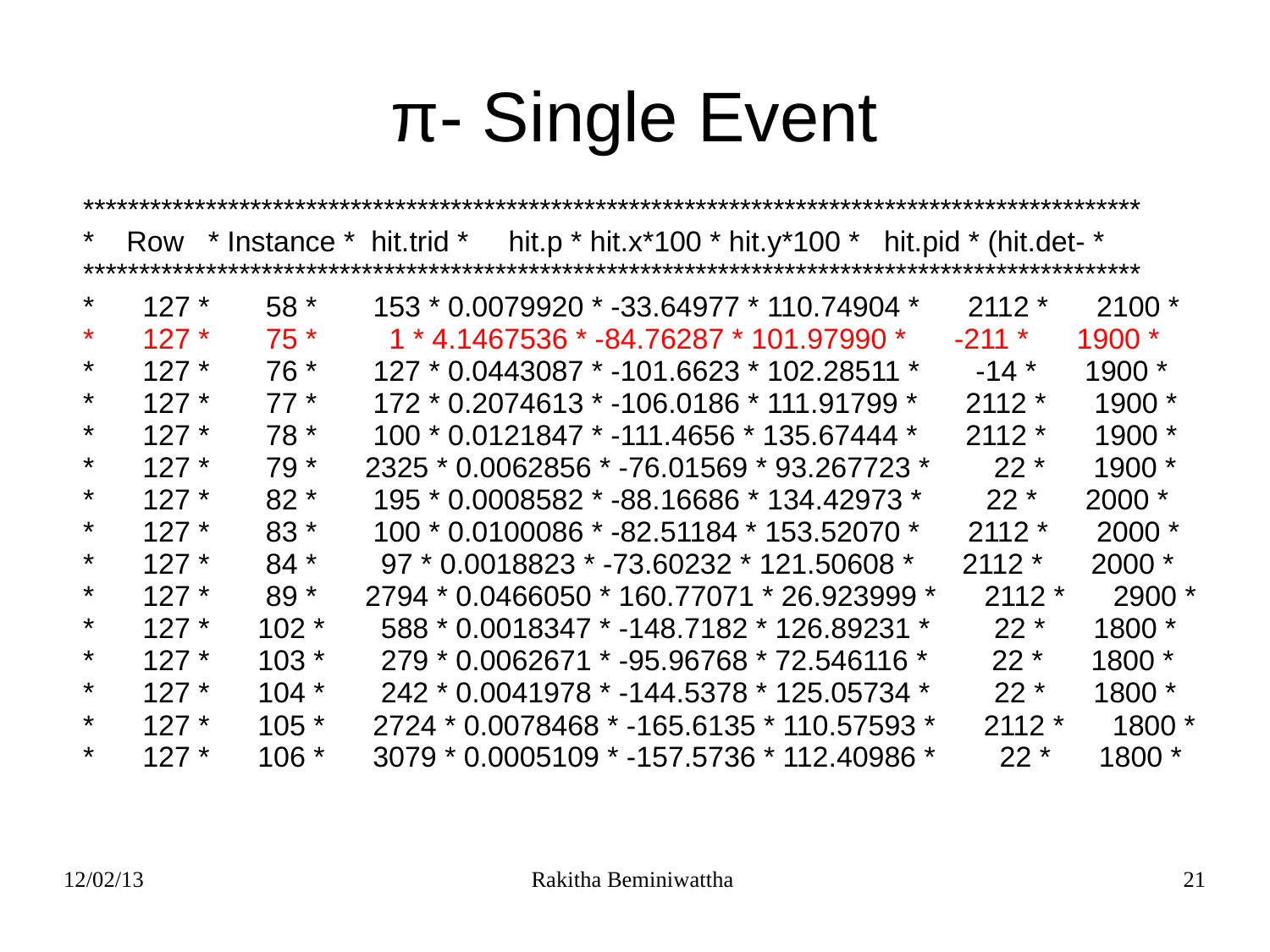### π- Momentum distributions at last GEM with Kryptonite heavy materials (From all the events)

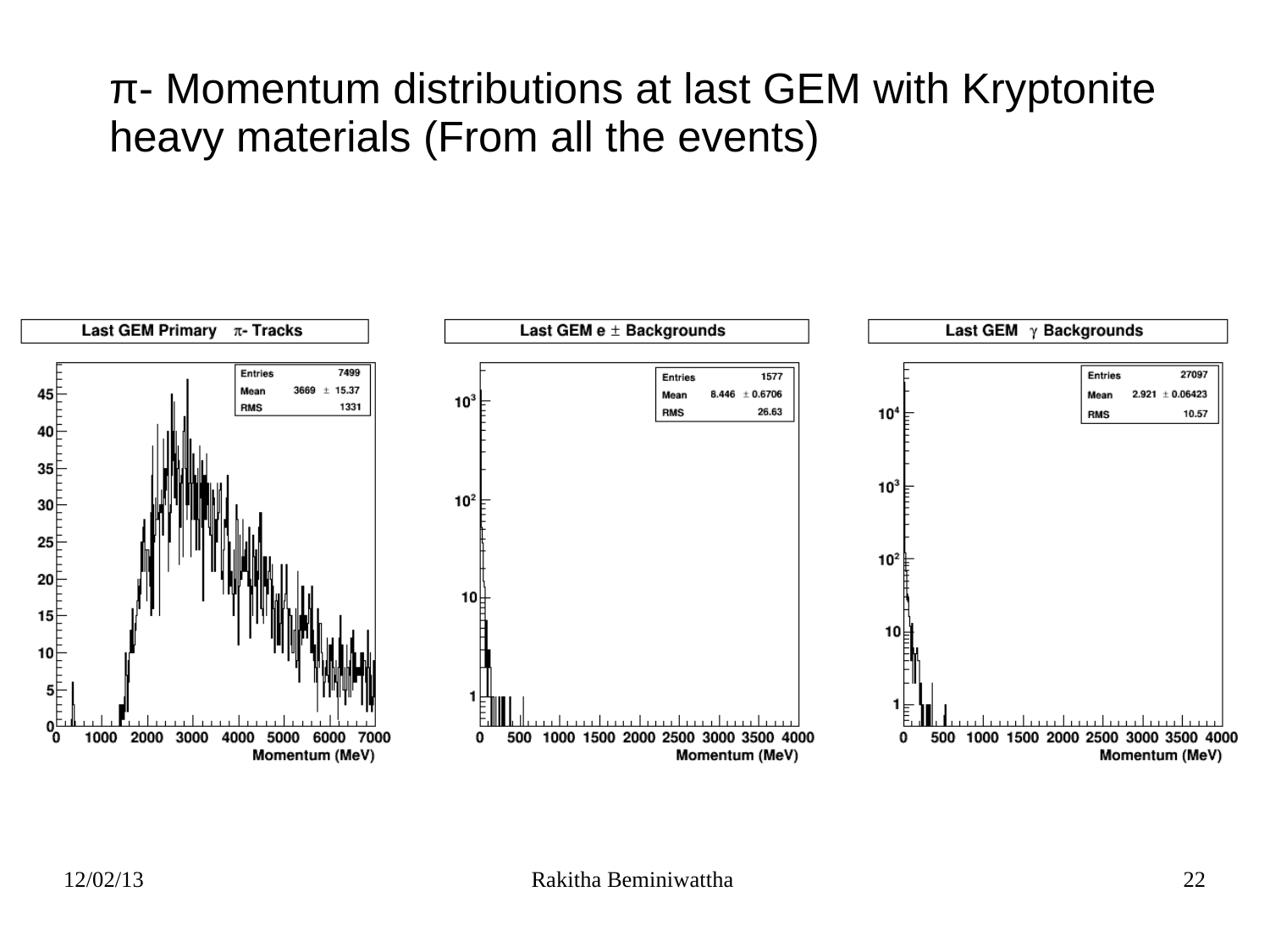### $\pi$ - Photon production at scint. for events with primary tracks with Kryptonite heavy materials (From all the events)



12/02/13 Rakitha Beminiwattha 23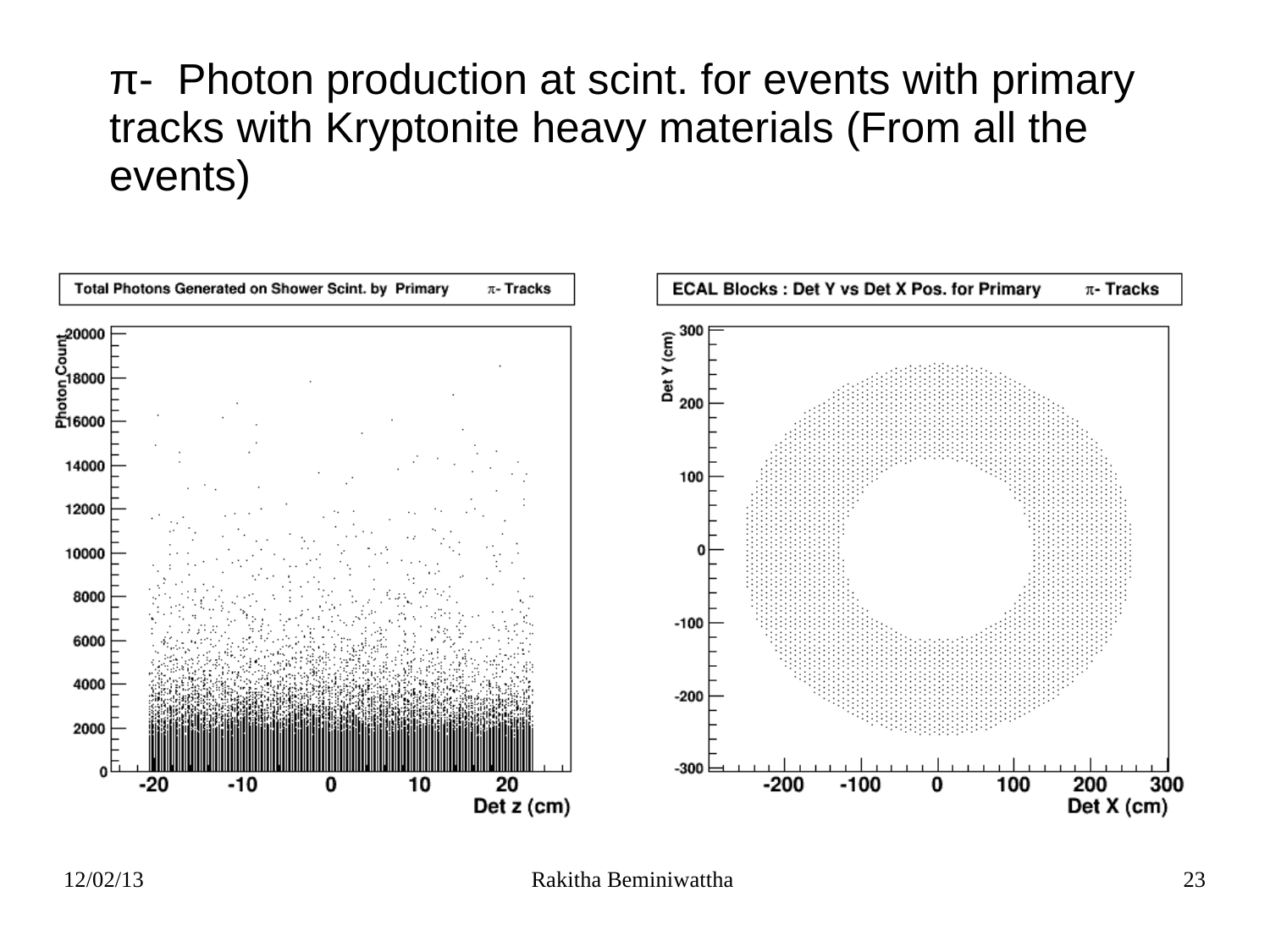### Energy deposition for a single event with Kryptonite heavy materials

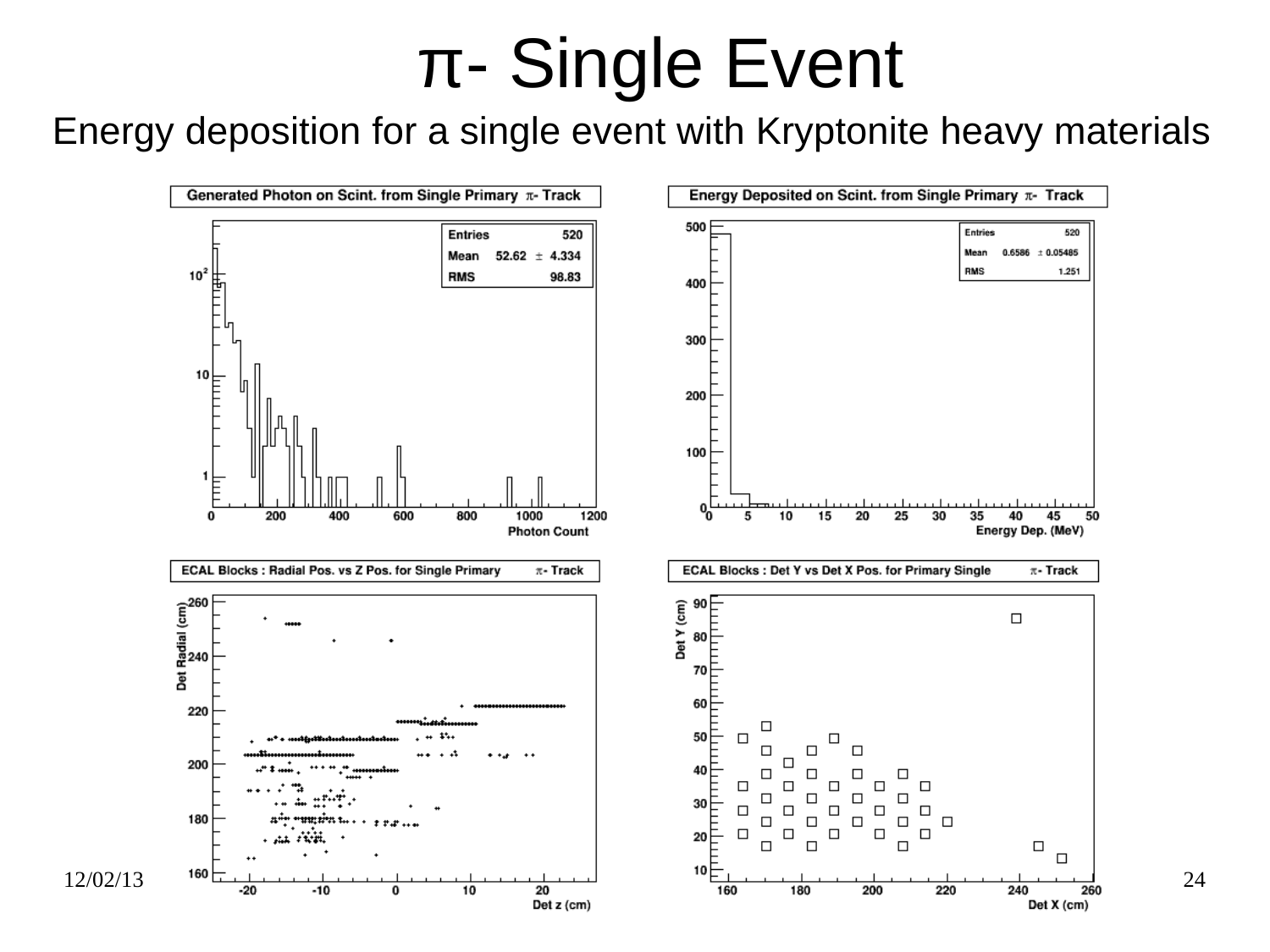| $\star$ |       | Row $*$ Instance $*$ hit.trid $*$ |                                             | hit.p * hit.x*100 * hit.y*100 * hit.pid * (hit.det- * |  |          |                    |
|---------|-------|-----------------------------------|---------------------------------------------|-------------------------------------------------------|--|----------|--------------------|
|         |       |                                   |                                             |                                                       |  |          |                    |
| $\star$ | $64*$ | $33*$                             | 112 * 0.0026086 * 185.46513 * 69.828831 *   |                                                       |  | $22 *$   | $2800*$            |
| $\star$ | $64*$ | $40*$                             | $1 * 3.5829595 * 193.60763 * 25.637231 *$   |                                                       |  | $-211$ * | $2900*$            |
| $\star$ | $64*$ | $41*$                             | 19 * 0.0011276 * 185.90694 * 33.202450 *    |                                                       |  | $22 *$   | $2900*$            |
| $\star$ | $64*$ | $42*$                             | 16 * 0.0017258 * 200.7867 * 36.980421 *     |                                                       |  | $22 *$   | $2900*$            |
| $\star$ | $64*$ | $43*$                             | 32 * 0.0457995 * 175.15516 * 26.923779 *    |                                                       |  | $2112*$  | $2900*$            |
| $\star$ | $64*$ | $44*$                             | $173 * 0.0057859 * 193.787 * 53.294239 *$   |                                                       |  | $22*$    | $2900*$            |
| $\star$ | $64*$ | $45*$                             | $136 * 0.0060923 * 162.16234 * 32.224649 *$ |                                                       |  | $22*$    | $2900*$            |
| $\star$ | $64*$ | $93*$                             | 31 * 0.0623445 * 202.4846 * 15.173736 *     |                                                       |  | $2112*$  | $0^*$              |
| $\star$ | $64*$ | $94*$                             | 17 * 0.0525160 * 203.47242 * 11.824153 *    |                                                       |  | $2112*$  | $0 *$              |
| $\star$ | $64*$ | $95*$                             | 161 * 0.0016158 * 211.57524 * 17.005389 *   |                                                       |  | $22 *$   | $\mathsf{O} \star$ |
|         |       |                                   |                                             |                                                       |  |          |                    |

\*\*\*\*\*\*\*\*\*\*\*\*\*\*\*\*\*\*\*\*\*\*\*\*\*\*\*\*\*\*\*\*\*\*\*\*\*\*\*\*\*\*\*\*\*\*\*\*\*\*\*\*\*\*\*\*\*\*\*\*\*\*\*\*\*\*\*\*\*\*\*\*\*\*\*\*\*\*\*\*\*\*\*\*\*\*\*\*\*\*\*\*\*\*\*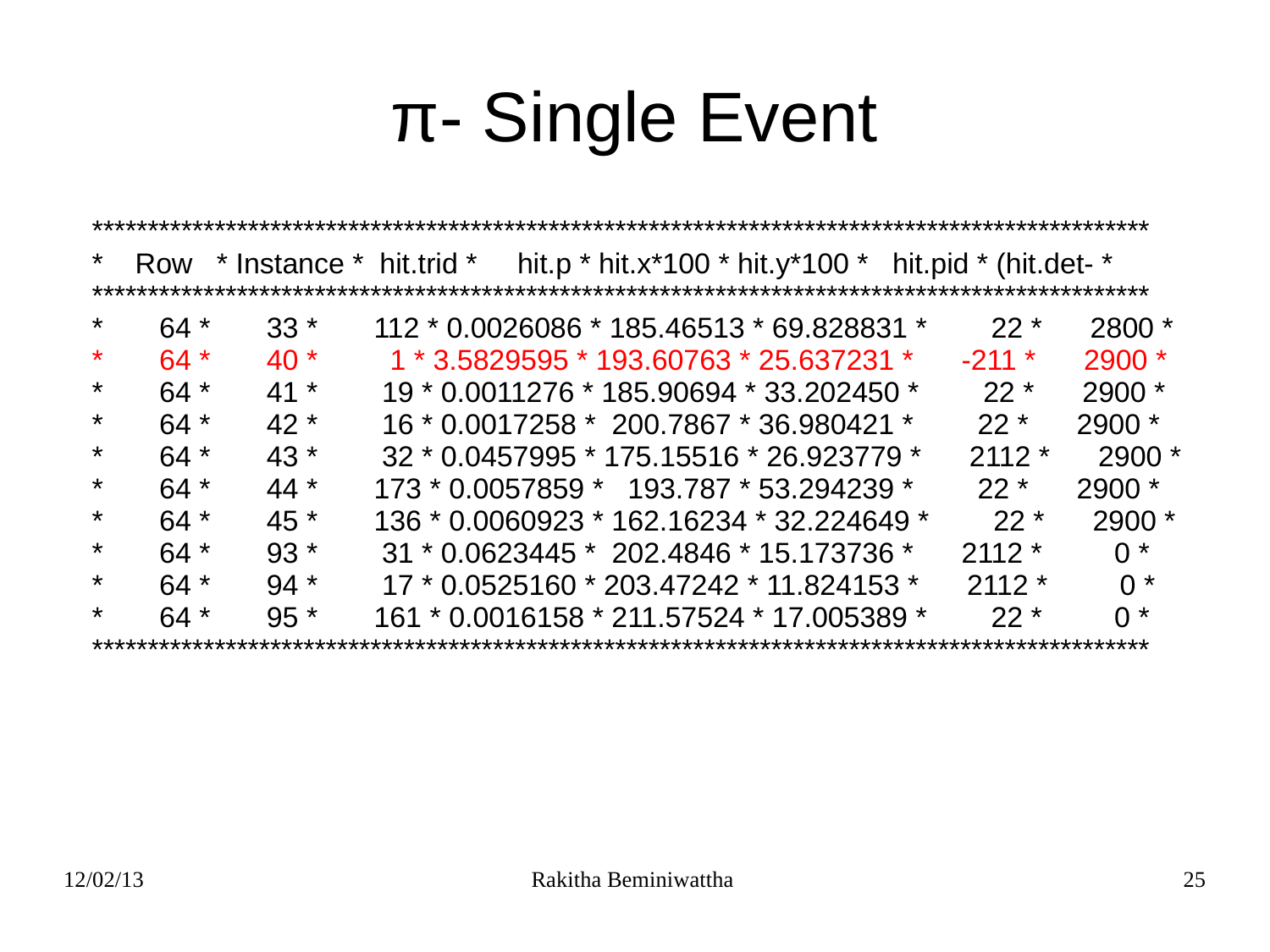### π+ Summary

### π+ Momentum distributions at last GEM with lead baffles (From all the events)

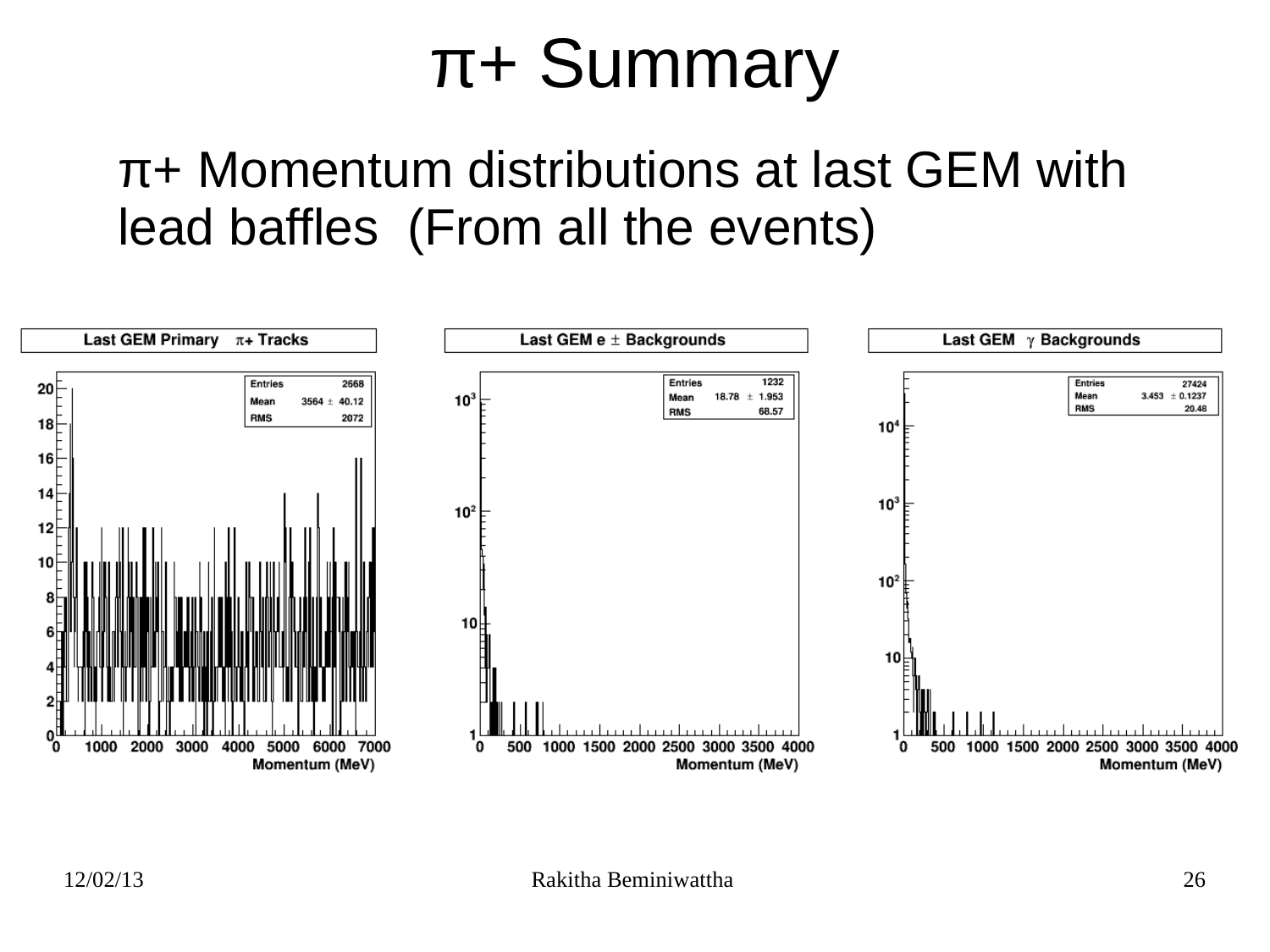### π+ Photon production at scint. for events with primary tracks with lead baffles (From all the events)

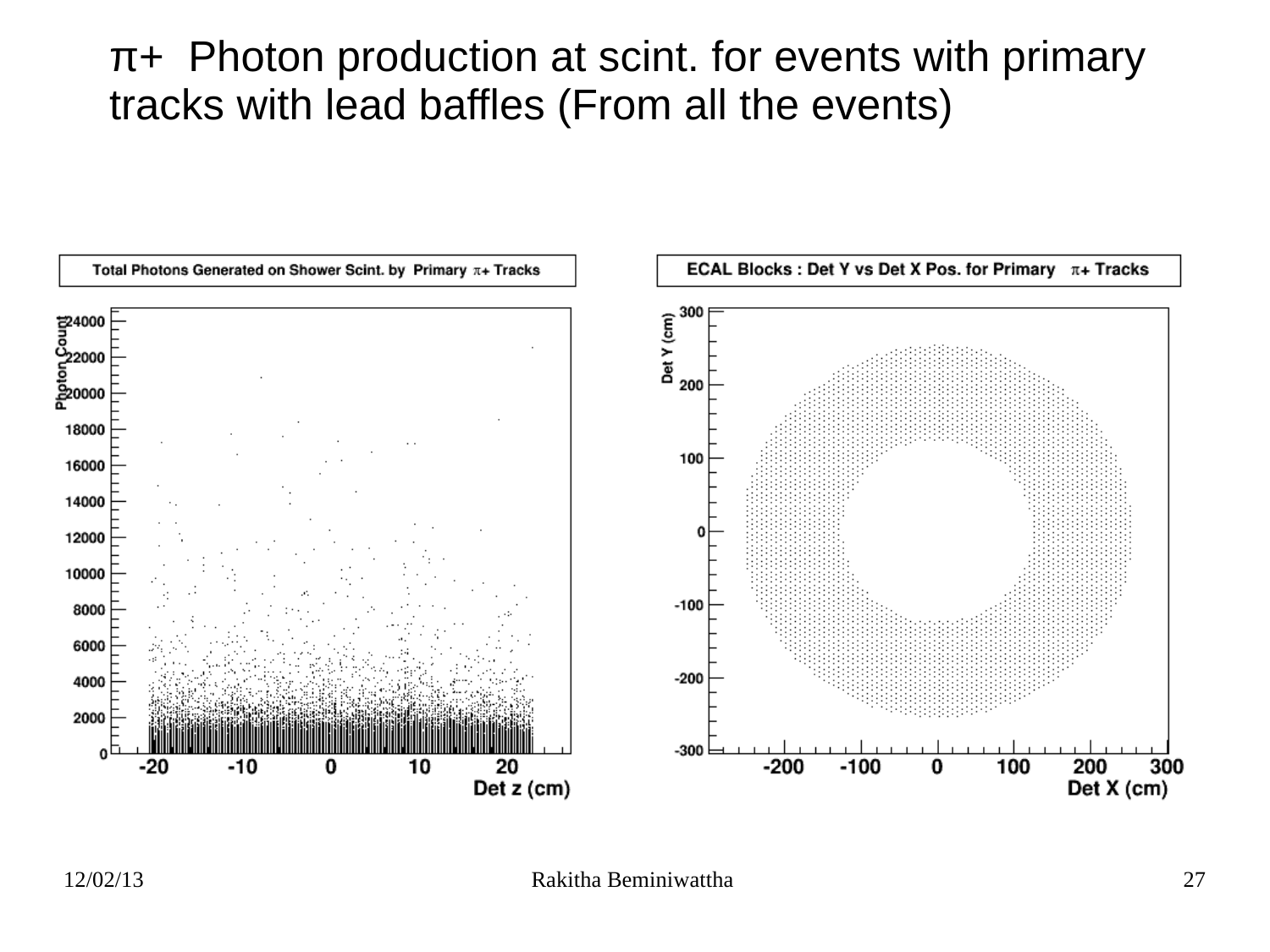### Energy deposition for a single event with Pb baffles

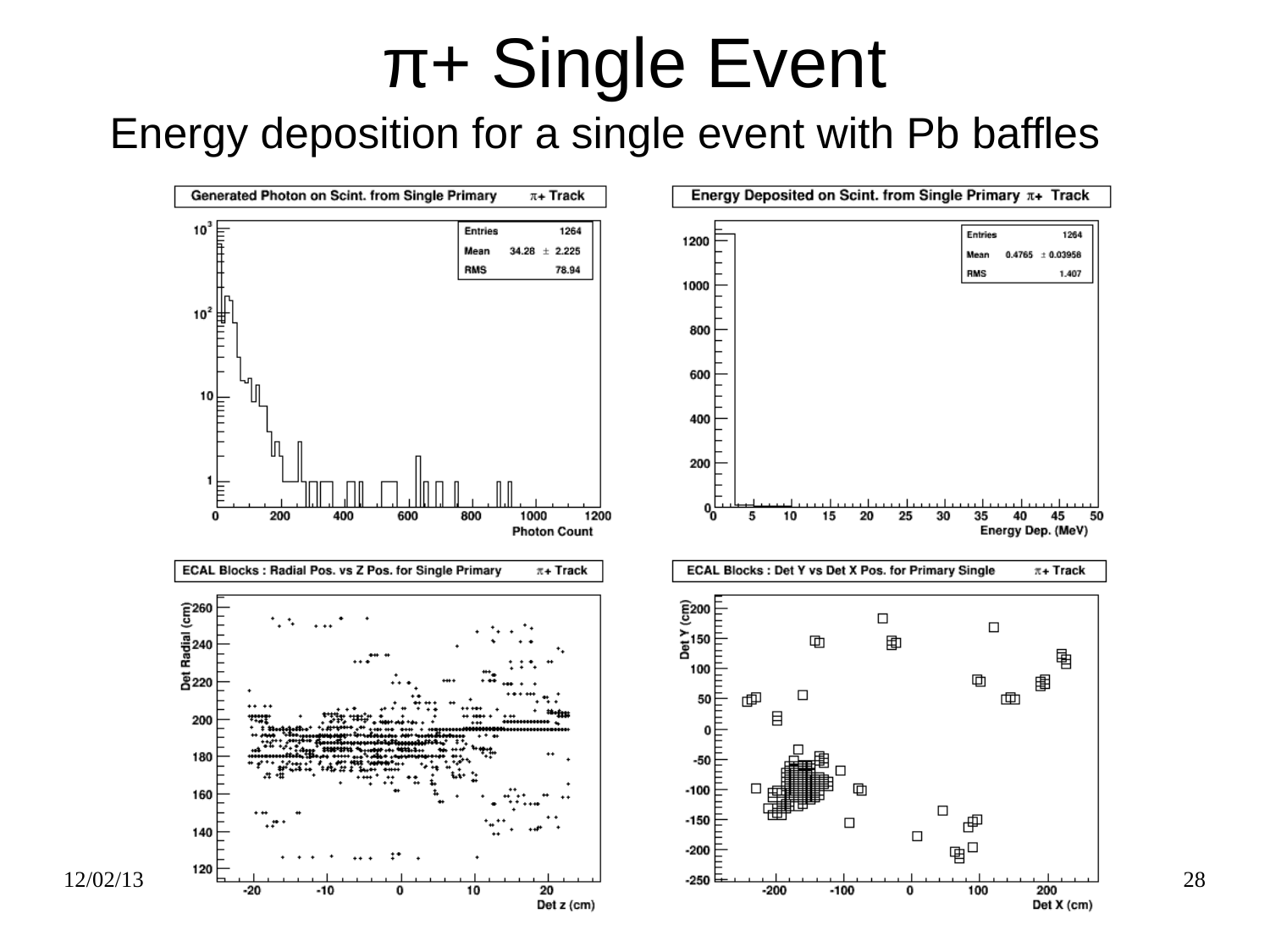|          | $\star$  | 6767 * | $11*$                | 6235 * 0.0306979 * 86.831322 * -149.0769 * | $2112*$ | $500*$  |
|----------|----------|--------|----------------------|--------------------------------------------|---------|---------|
|          | $^\star$ | 6767 * | $12*$                | 6235 * 0.0042960 * 74.831083 * -129.6452 * | $2112*$ | $500*$  |
|          | $^\star$ | 6767 * | $13*$                | 6244 * 0.0045943 * 84.425296 * -157.3142 * | $2112*$ | $500*$  |
|          | $^\star$ | 6767 * | $14*$                | 6249 * 0.0083532 * 105.23187 * -201.3441 * | $2112*$ | 500 *   |
|          | $^\star$ | 6767 * | $15*$                | 6249 * 0.0007050 * 103.57041 * -193.3621 * | $2112*$ | 500 *   |
|          | $^\star$ | 6767 * | $18*$                | 6297 * 0.0382185 * -49.63071 * 171.54609 * | $2112*$ | 2100 *  |
|          | $\ast$   | 6767 * | $27*$                | 3556 * 0.0448389 * 157.06555 * -60.34644 * | $2112*$ | $200*$  |
|          | $^\star$ | 6767 * | $30*$                | 6235 * 0.0042155 * 71.149432 * -82.62722 * | $2112*$ | 400 *   |
|          | $^\star$ | 6767 * | $57*$                | 6249 * 0.0115178 * -42.54884 * -136.8203 * | $2112*$ | 900 $*$ |
|          | $^\star$ | 6767 * | 58 *                 | 3682 * 0.0163632 * -70.79964 * -130.9113 * | $2112*$ | 1000 *  |
|          | $^\star$ | 6767 * | $89*$                | 3493 * 0.0025831 * 122.97211 * 159.91662 * | $2112*$ | 2600 *  |
|          | $^\star$ | 6767 * | $255*$               | 6866 * 0.0003356 * -206.8955 * 26.232887 * | $2112*$ | 1600 *  |
|          | $\ast$   | 6767 * | $370*$               | 362 * 0.3833259 * -175.4846 * -114.8393 *  | $-211*$ | 1200 *  |
|          | $\ast$   | 6767 * | $371*$               | 721 * 0.0041029 * -161.3917 * -99.34885 *  | $22*$   | 1200 *  |
|          | $^\star$ | 6767 * | $372*$               | 5385 * 0.0659892 * -169.6064 * -110.8206 * | $2112*$ | 1200 *  |
|          | $^\star$ | 6767 * | $373*$               | 5425 * 0.0001346 * -145.6473 * -97.72180 * | $22*$   | 1200 *  |
|          | $^\star$ | 6767 * | $376*$               | 6856 * 0.0184124 * 112.98136 * 177.40379 * | $2112*$ | 2500 *  |
|          | $\ast$   | 6767 * | 431 *                | 1 * 7.0647125 * -151.9920 * -79.04959 *    | $211 *$ | 1300 *  |
|          | $\star$  | 6767 * | 432 *                | 281 * 0.0002895 * -144.4353 * -76.63308 *  | $22*$   | 1300 *  |
|          | $\ast$   | 6767 * | 433 *                | 582 * 0.0029374 * -171.0803 * -89.34838 *  | $22*$   | 1300 *  |
|          | $^\star$ | 6767 * | 434 *                | 3668 * 0.0259723 * -175.4377 * -81.83530 * | $2112*$ | 1300 *  |
|          | $^\star$ | 6767 * | 435 *                | 649 * 0.1023602 * -178.6571 * -80.59416 *  | $2112*$ | 1300 *  |
|          | $^\star$ | 6767 * | 436 *                | 3778 * 0.0011203 * -207.1114 * -79.55424 * | $22*$   | 1300 *  |
|          | $^\star$ | 6767 * | 437 *                | 3737 * 0.0012425 * -162.6459 * -60.24097 * | $22*$   | 1300 *  |
|          | $^\star$ | 6767 * | 438 *                | 3696 * 0.0022000 * -178.3935 * -64.20807 * | $22*$   | 1300 *  |
|          | $\ast$   | 6767 * | 439 *                | 5304 * 0.0006002 * -173.5080 * -90.47959 * | $2112*$ | 1300 *  |
|          | $^\star$ | 6767 * | 443 *                | 3682 * 0.0229747 * -149.5960 * -41.16321 * | $2112*$ | 1400 *  |
|          | $^\star$ | 6767 * | $444*$               | 3682 * 0.0196889 * -120.9855 * -36.46474 * | $2112*$ | 1400 *  |
|          | $^\star$ | 6767 * | 445 *                | 5419 * 0.0011339 * -209.7113 * -36.42329 * | $22*$   | 1400 *  |
|          | $^\star$ | 6767 * | 446 *                | 6777 * 0.0175169 * -139.1111 * -19.00043 * | $2112*$ | 1400 *  |
|          | $^\star$ | 6767 * | 447 *                | 6777 * 0.0064968 * -152.0275 * -36.84741 * | $2112*$ | 1400 *  |
|          | $\ast$   | 6767 * | 448 *                | 6777 * 0.0048776 * -218.7945 * -61.39082 * | $2112*$ | 1400 *  |
|          | $\star$  | 6767 * | $452 *$              | 6235 * 0.0024625 * 149.50071 * -7.853912 * | $2112*$ | $0 *$   |
| 12/02/13 |          |        | Rakitha Beminiwattha |                                            |         | 29      |
|          |          |        |                      |                                            |         |         |

\*\*\*\*\*\*\*\*\*\*\*\*\*\*\*\*\*\*\*\*\*\*\*\*\*\*\*\*\*\*\*\*\*\*\*\*\*\*\*\*\*\*\*\*\*\*\*\*\*\*\*\*\*\*\*\*\*\*\*\*\*\*\*\*\*\*\*\*\*\*\*\*\*\*\*\*\*\*\*\*\*\*\*\*\*\*\*\*\*\*\*\*\*\*\* Row  $*$  Instance  $*$  hit.trid  $*$  hit.p  $*$  hit.x $*$ 100  $*$  hit.y $*$ 100  $*$  hit.pid  $*$  (hit.det- $*$ 

\*\*\*\*\*\*\*\*\*\*\*\*\*\*\*\*\*\*\*\*\*\*\*\*\*\*\*\*\*\*\*\*\*\*\*\*\*\*\*\*\*\*\*\*\*\*\*\*\*\*\*\*\*\*\*\*\*\*\*\*\*\*\*\*\*\*\*\*\*\*\*\*\*\*\*\*\*\*\*\*\*\*\*\*\*\*\*\*\*\*\*\*\*\*\* \* 6767 \* 0 \* 6824 \* 0.0130594 \* -20.88965 \* 135.88294 \* 2112 \* 2200 \*<br>\* 6767 \* 2 \* 3493 \* 0.0059014 \* 30.521203 \* 183.51619 \* 2112 \* 2300 \*  $6767 *$  2 \* 3493 \* 0.0059014 \* 30.521203 \* 183.51619 \* 2112 \* 2312 \* 2313 \* 2313 \* 2313 \*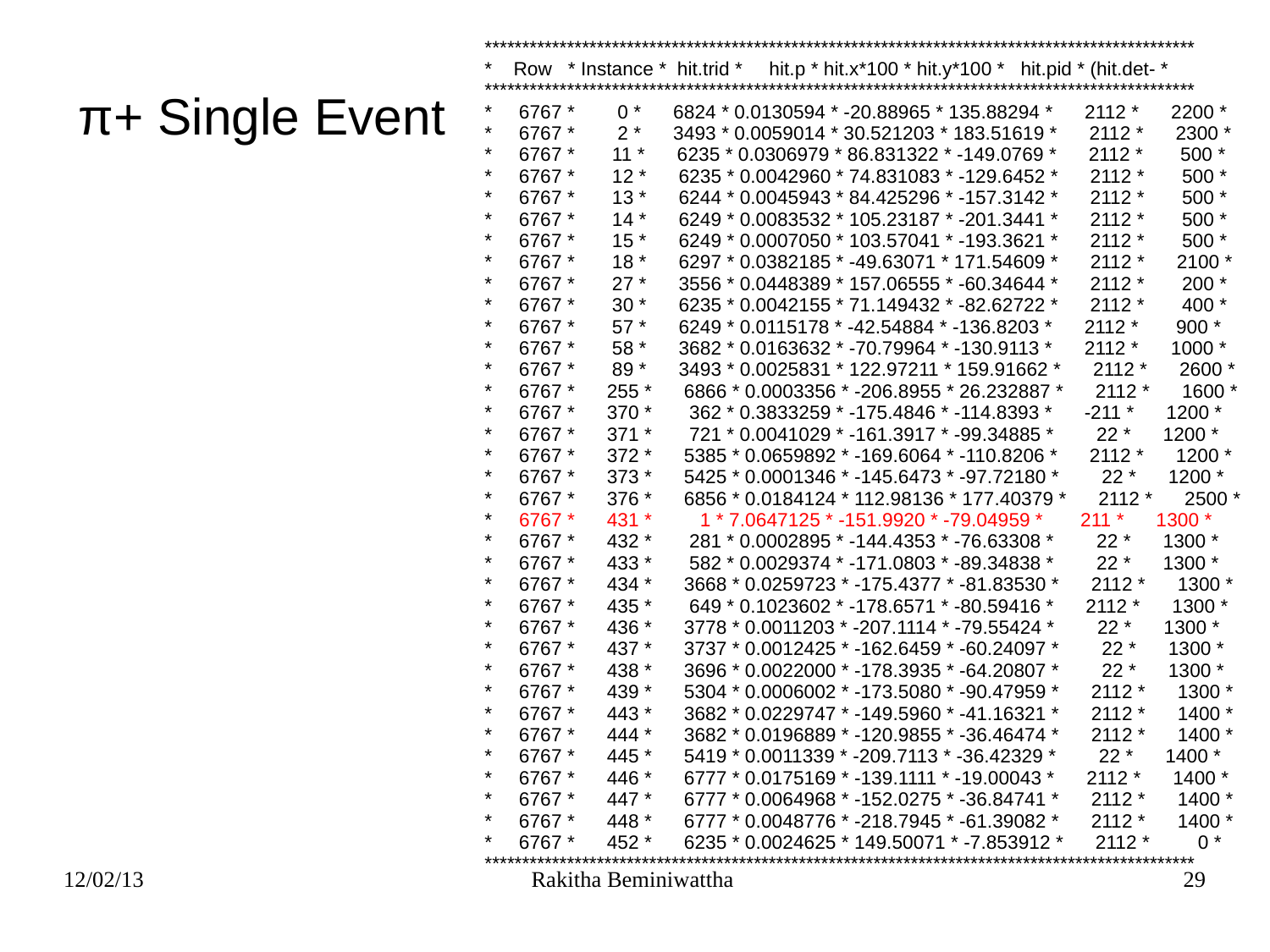### π+ Momentum distributions at last GEM with Kryptonite heavy materials (From all the events)

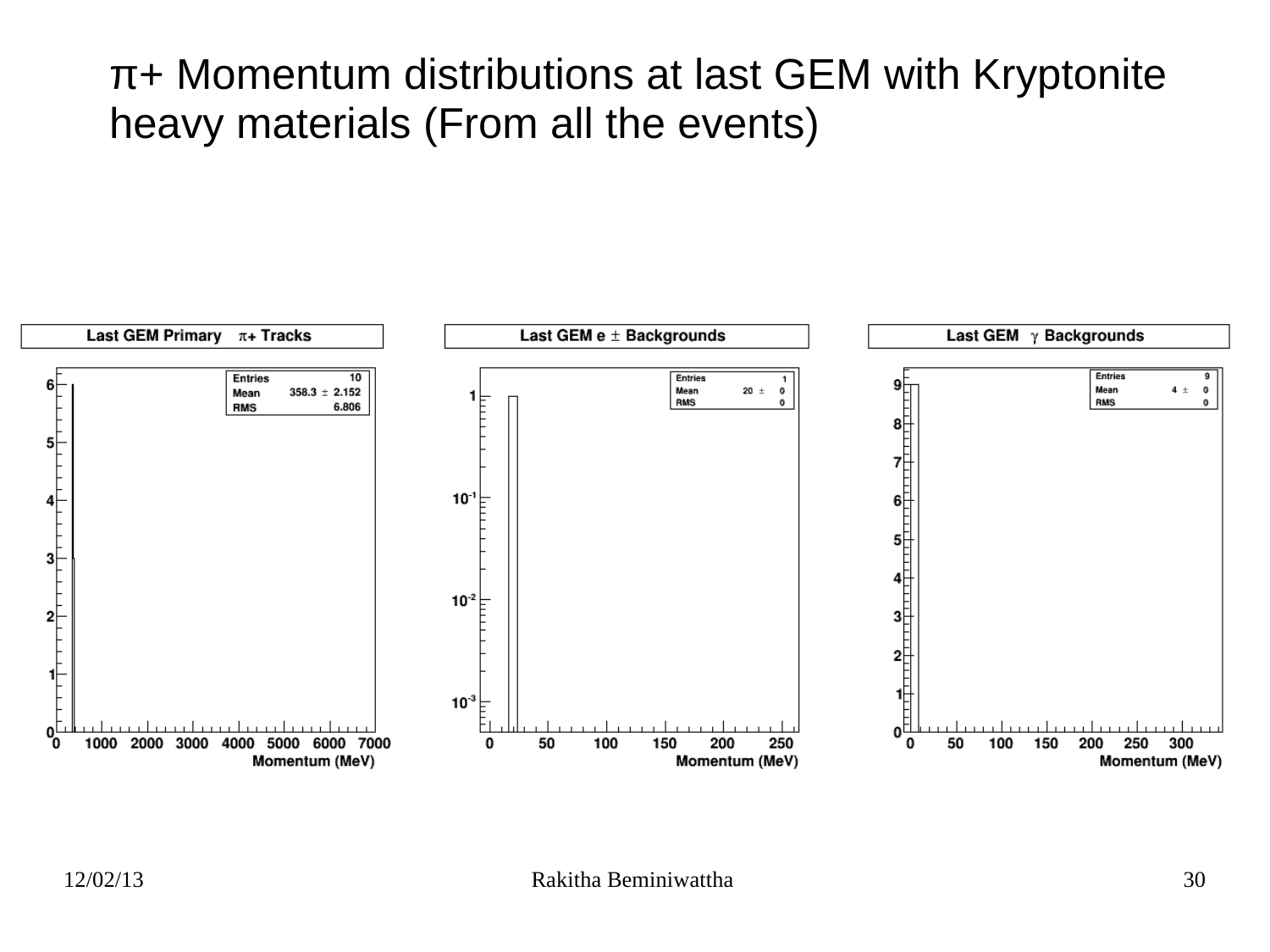### π+ Photon production at scint. for events with primary tracks with Kryptonite heavy materials (From all the events)

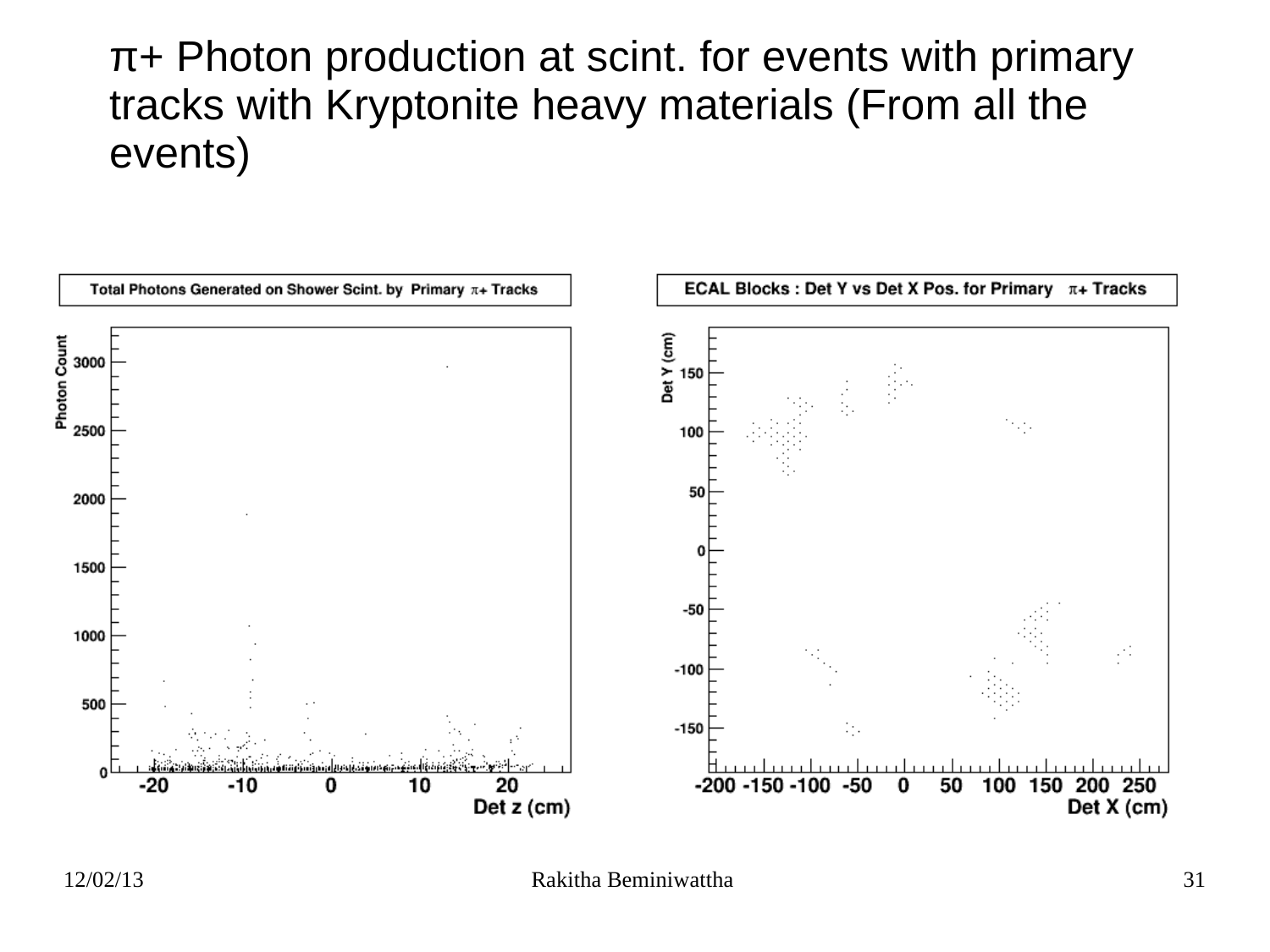### Energy deposition for a single event with Kryptonite heavy materials

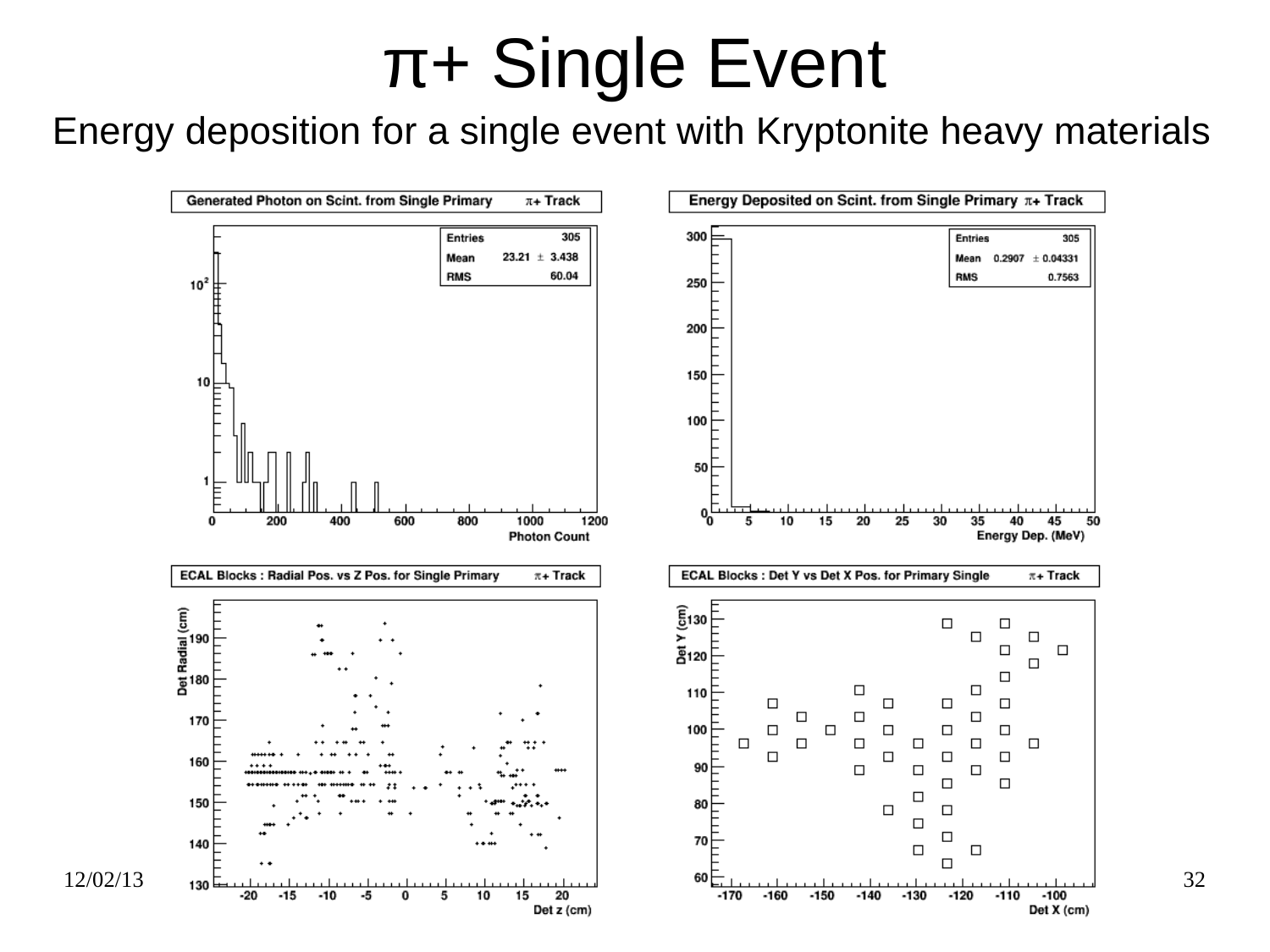| $\star$ | Row            |  | $*$ Instance $*$ hit.trid $*$ |                                             |  |  |  |  |  | hit.p * hit.x*100 * hit.y*100 * hit.pid * (hit.det- * |         |          |
|---------|----------------|--|-------------------------------|---------------------------------------------|--|--|--|--|--|-------------------------------------------------------|---------|----------|
|         |                |  |                               |                                             |  |  |  |  |  |                                                       |         |          |
|         | $*$ 969386 $*$ |  | $6*$                          | $1 * 0.3622103 * -131.8072 * 83.425321 *$   |  |  |  |  |  |                                                       | $211 *$ | $1800 *$ |
| $\star$ | 969386 *       |  | $7*$                          | 43 * 0.0333111 * -132.8072 * 89.243502 *    |  |  |  |  |  |                                                       | $2112*$ | $1800*$  |
|         | $*$ 969386 $*$ |  | $8*$                          | $129 * 0.0018993 * -117.7948 * 97.407753 *$ |  |  |  |  |  |                                                       | $2112*$ | $1800*$  |
|         | $*$ 969386 $*$ |  | $9 *$                         | $137 * 0.0022001 * -123.6277 * 100.84959 *$ |  |  |  |  |  |                                                       | $22*$   | $1800*$  |
|         | $*$ 969386 $*$ |  | $10*$                         |                                             |  |  |  |  |  | $29 * 0.0020854 * -144.5226 * 97.330962 *$            | $22*$   | $1800*$  |
|         | $*$ 969386 $*$ |  | $12*$                         |                                             |  |  |  |  |  | $45 * 0.0018869 * -117.7001 * 116.71599 *$            | $2112*$ | $1900*$  |
|         |                |  |                               |                                             |  |  |  |  |  |                                                       |         |          |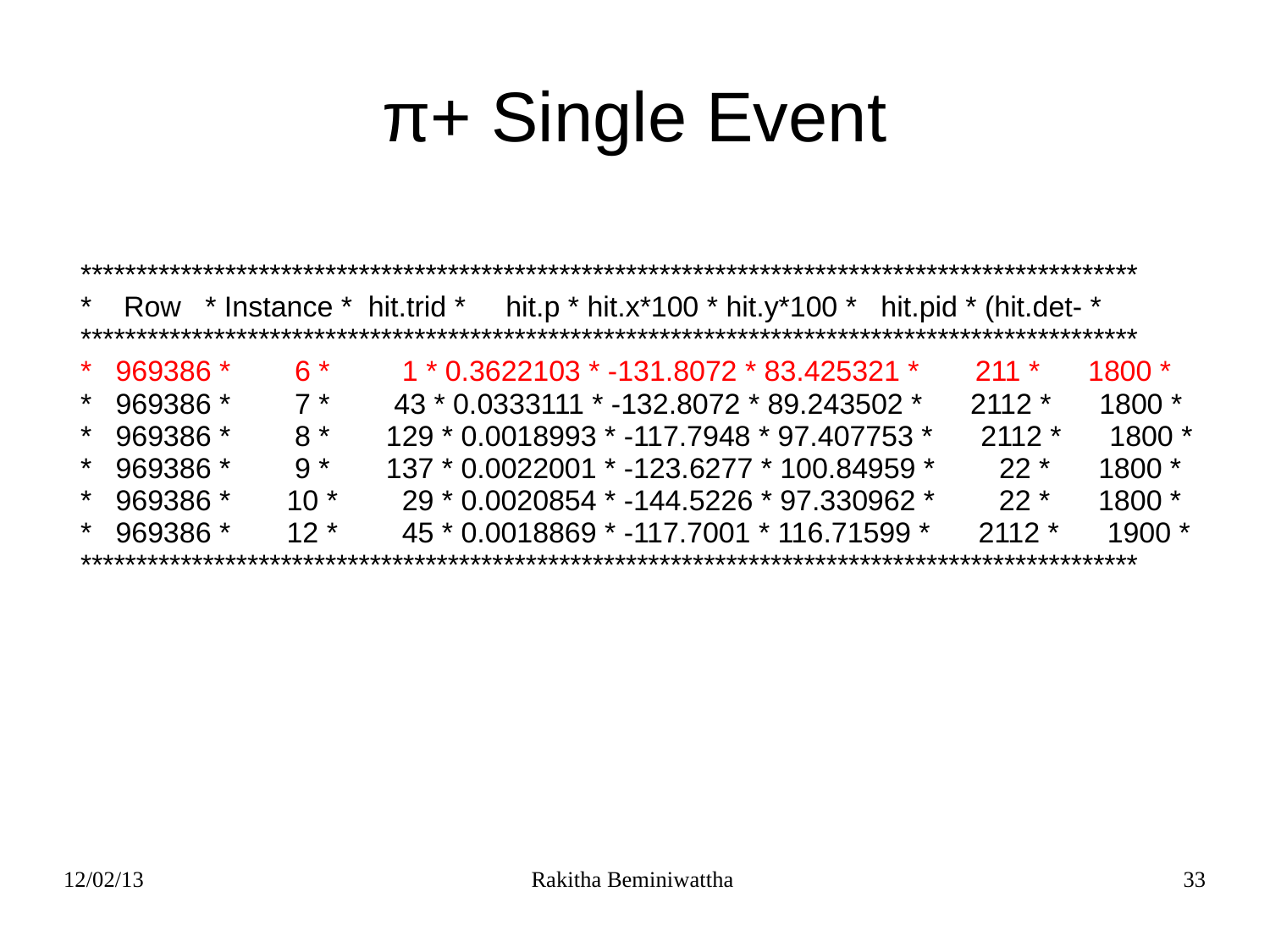# **Summary**

- Only looked at primary tracks and so far very simple analysis
- Can look at background only events to see ecal background only signal
- Still a time stamp is missing on ecal and GEM hits
	- Work on progress
	- Once we have that we can start overlapping background signals with primary signals
- Ecal signals are summed over all the hits within an event
	- Currently it is not possible to separate background signal from primary signal within an event
- Goal is to help understand PVDIS triggering with full ecal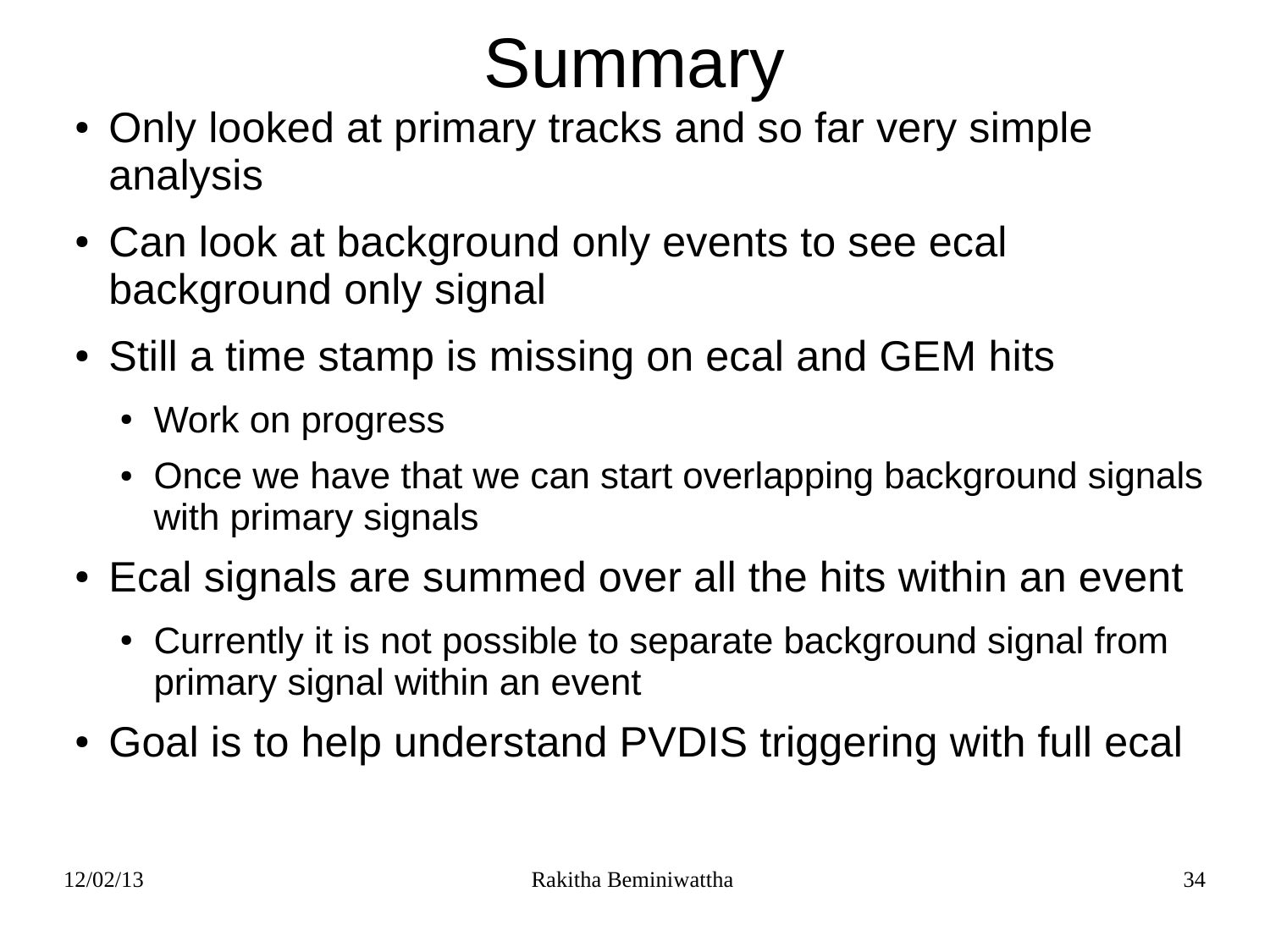# Supplementary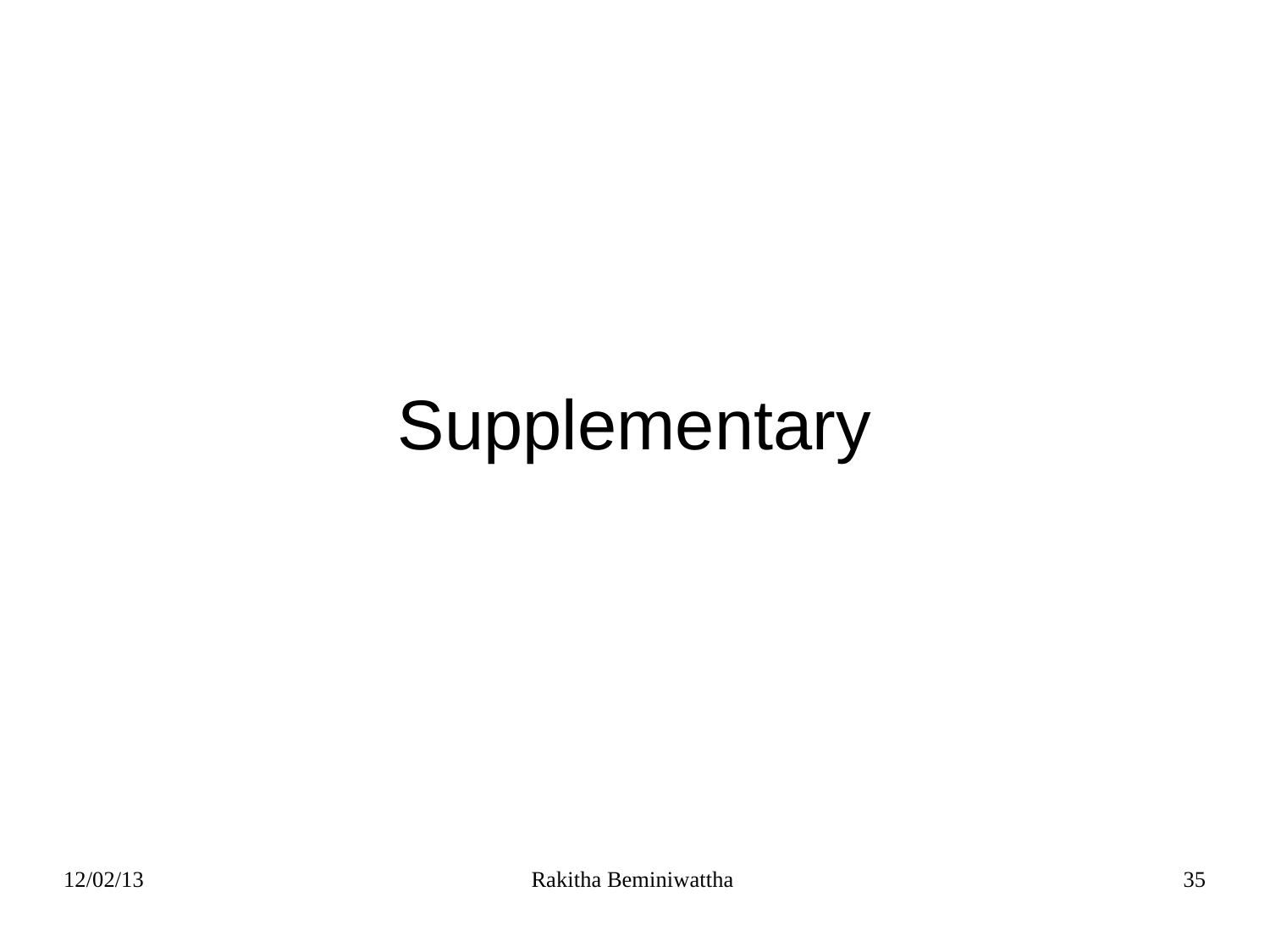## Single Events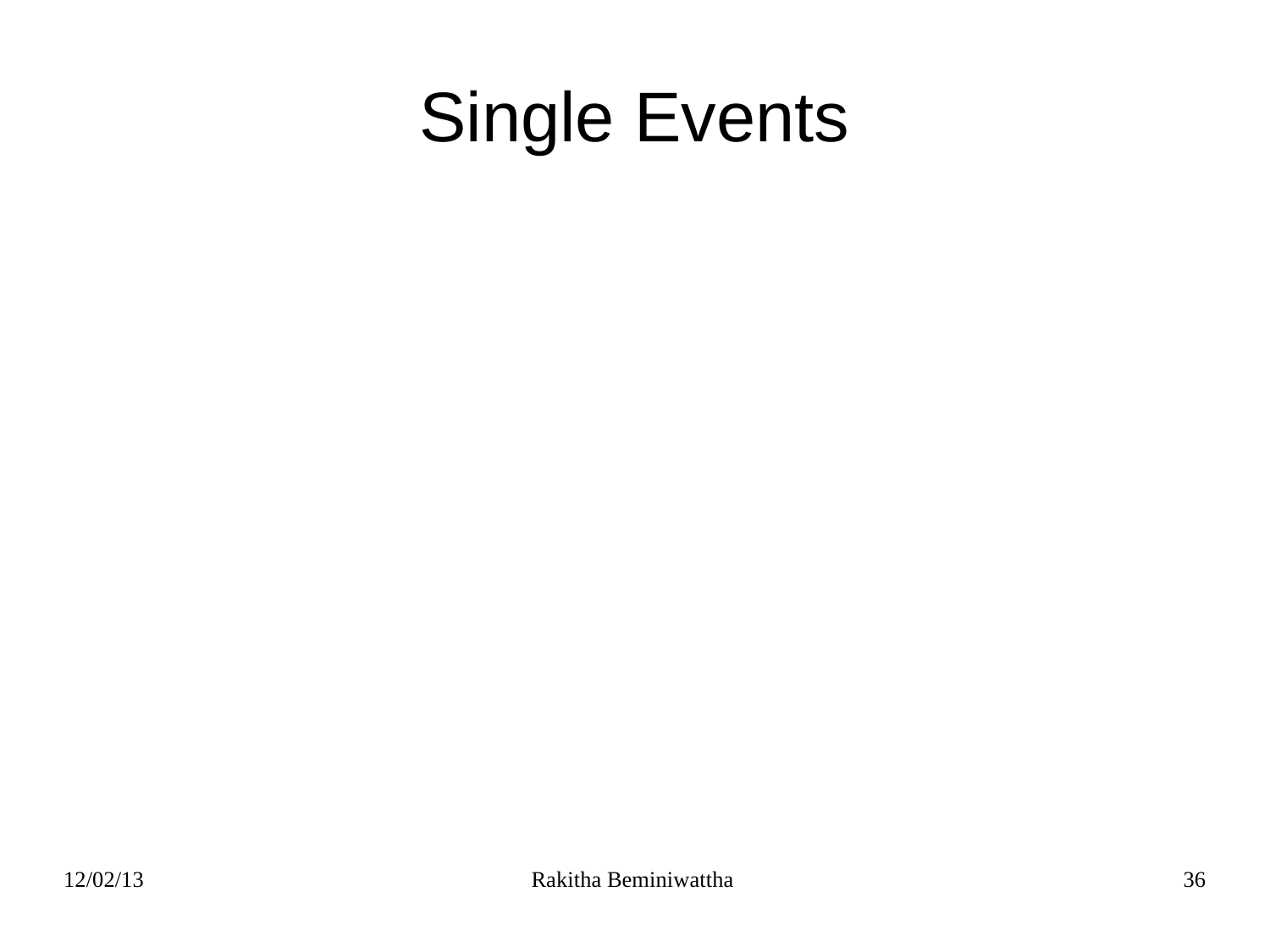Energy deposition for a single event with Pb baffles

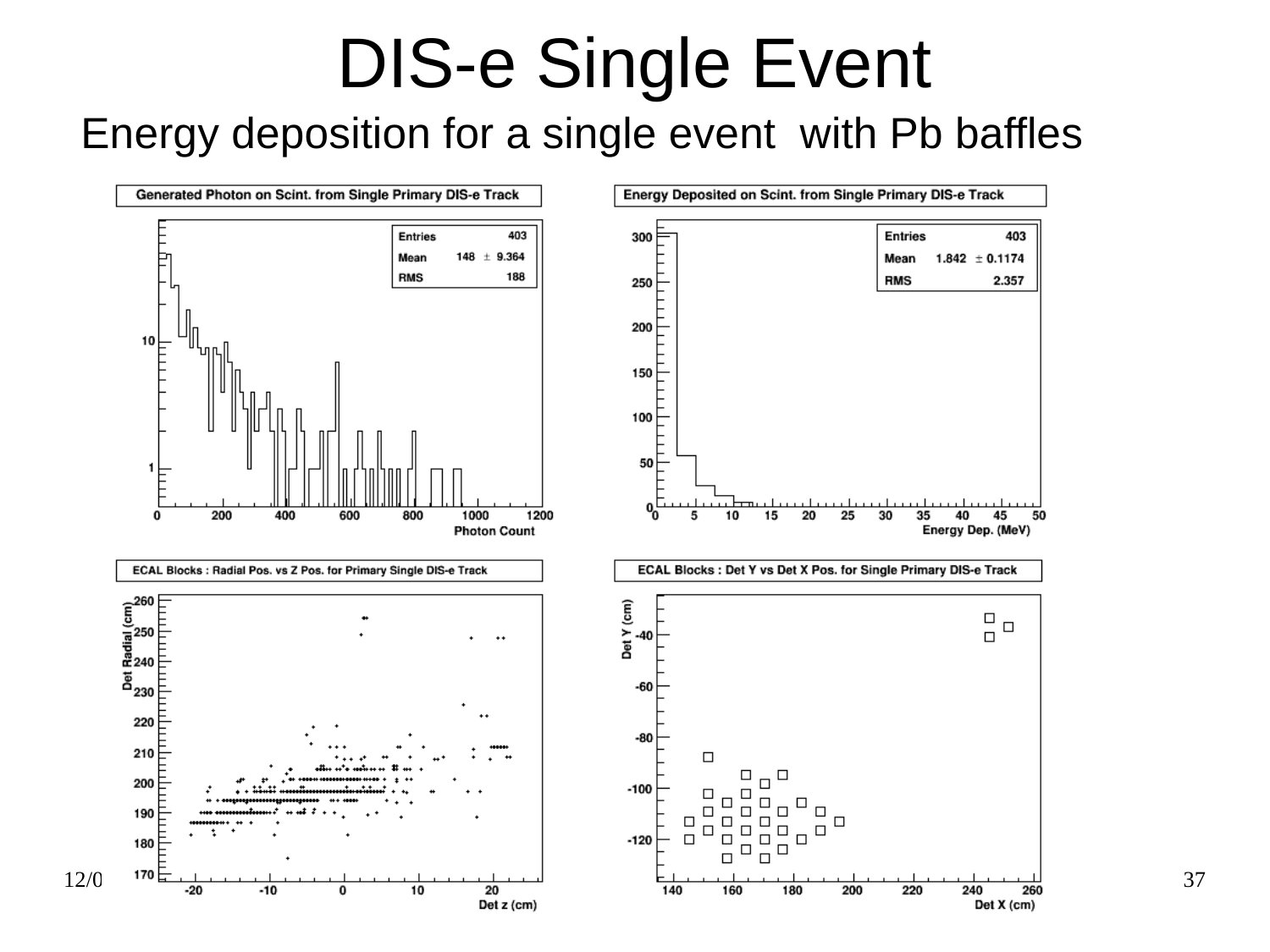### Energy deposition for a single event with Pb baffles

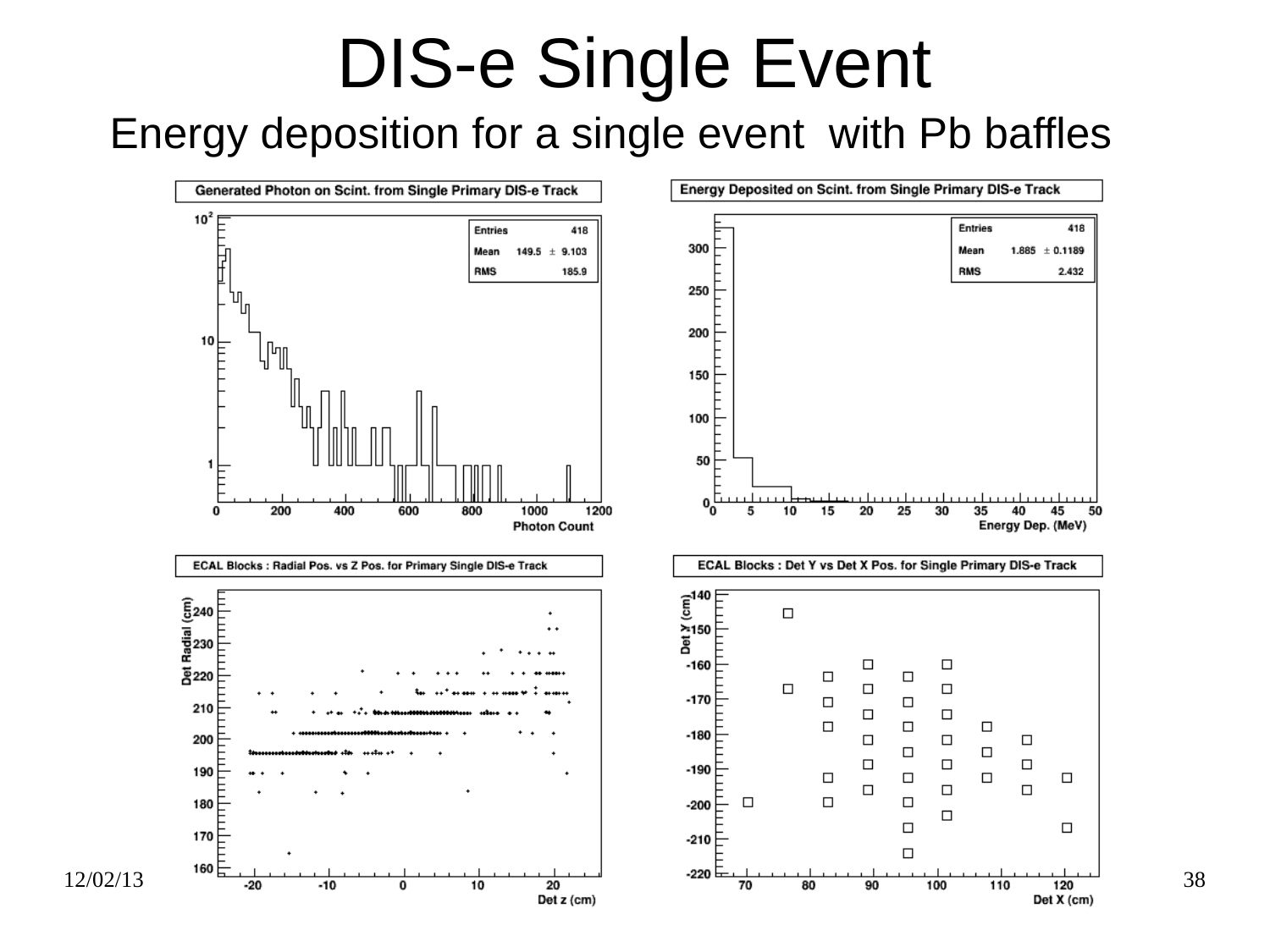### Energy deposition for a single event with Kryptonite heavy materials

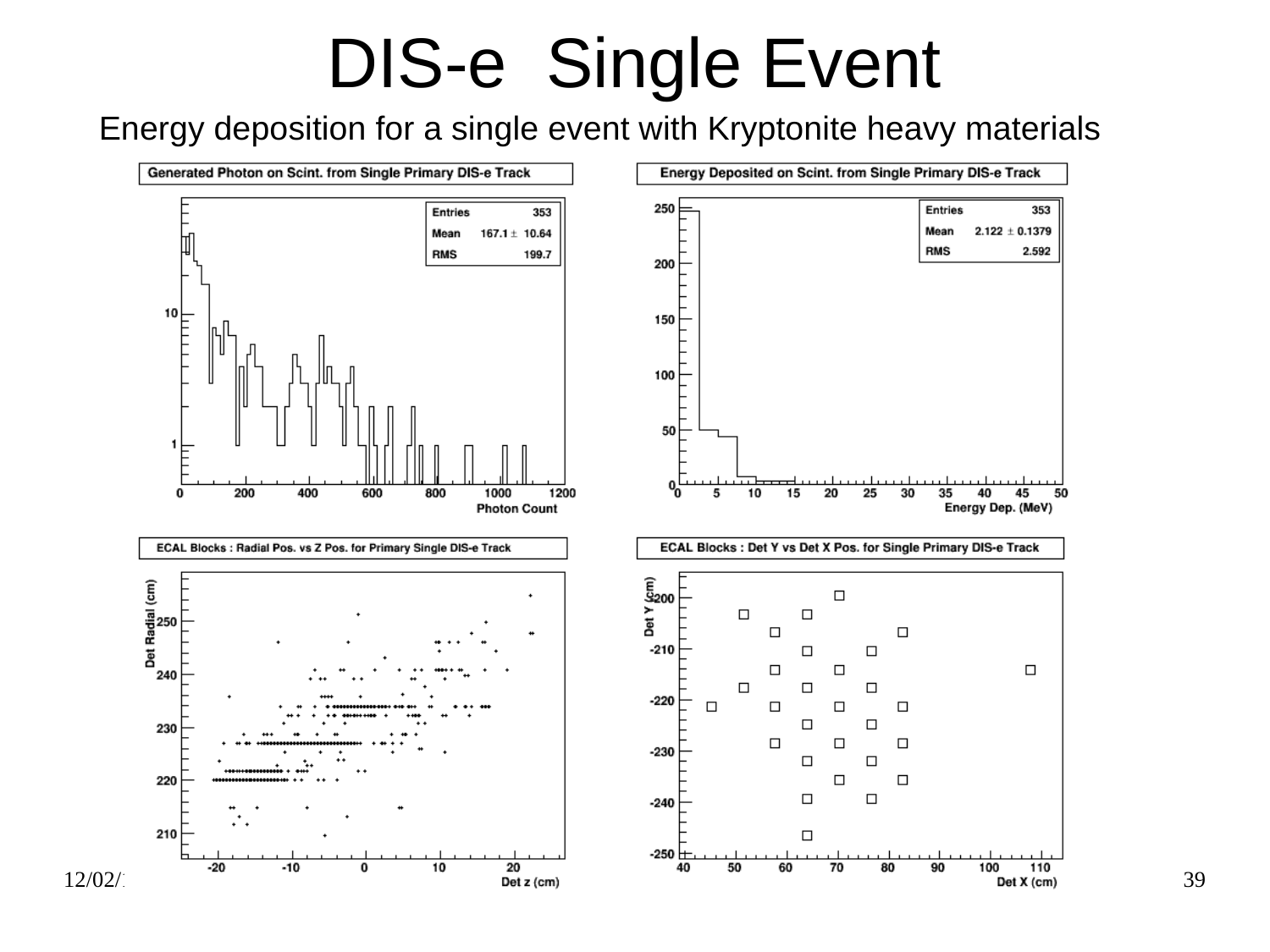Energy deposition for a single event with Kryptonite heavy materials

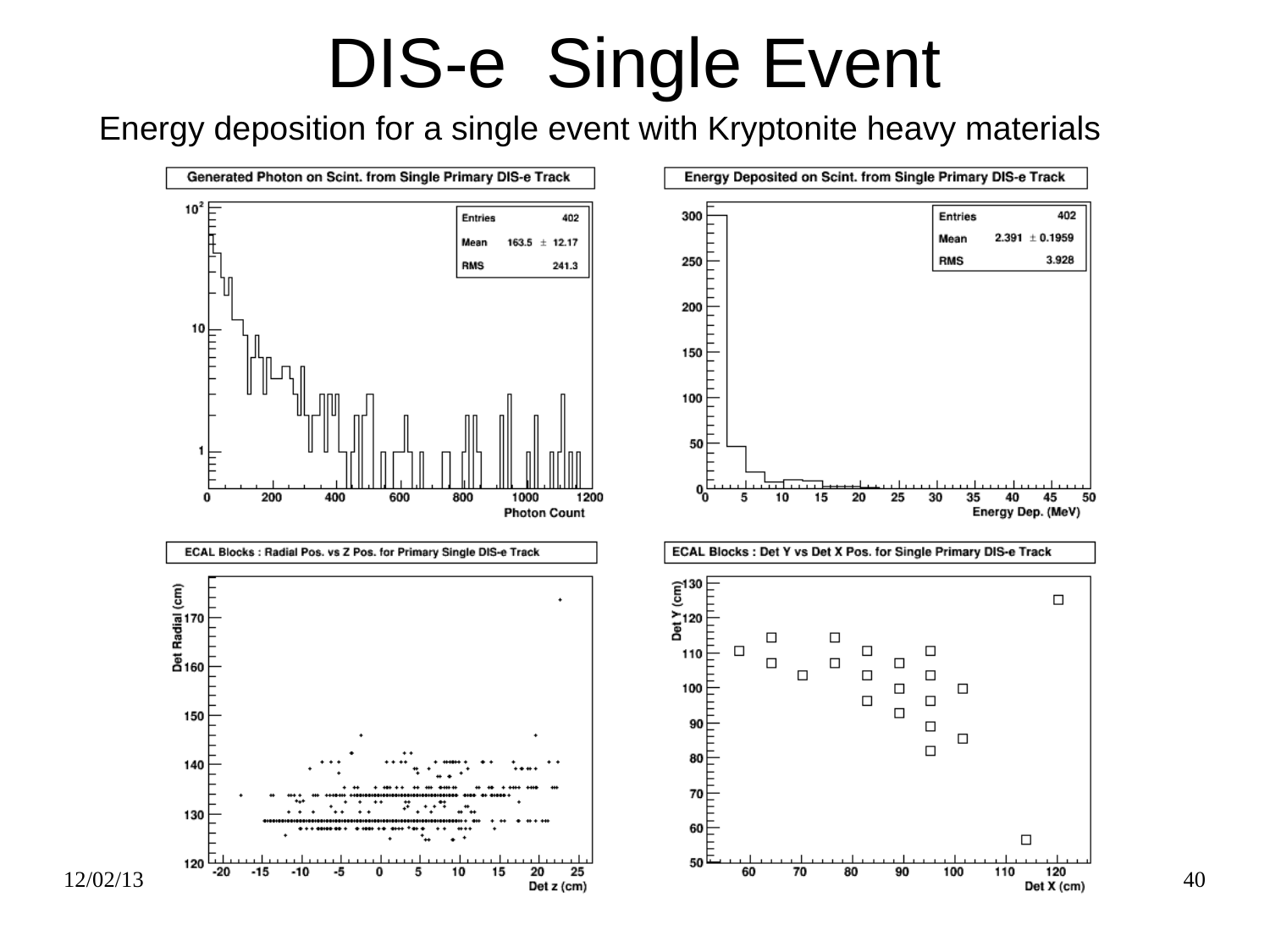### Energy deposition for a single event with Pb baffles

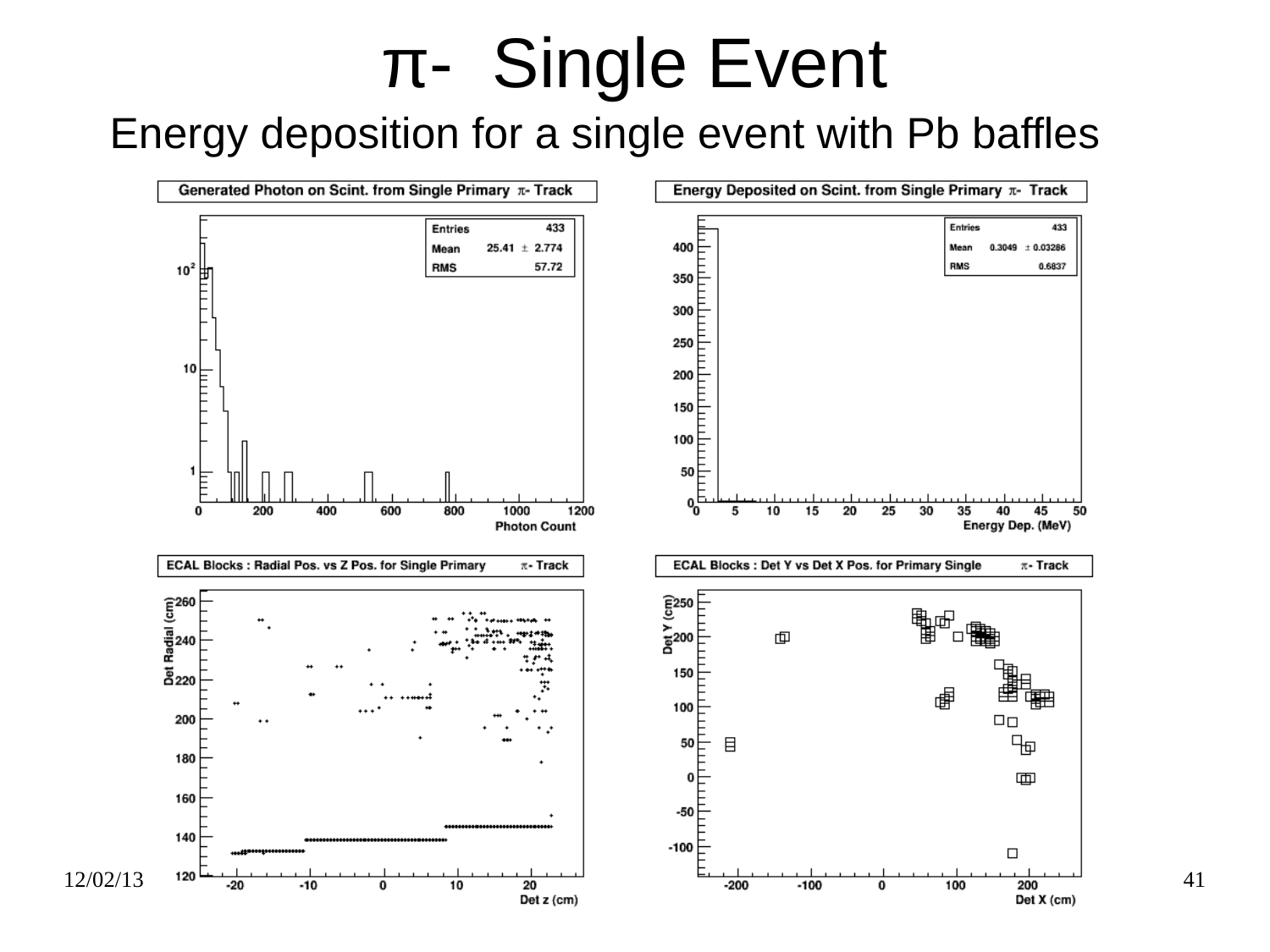### Energy deposition for a single event with Pb baffles

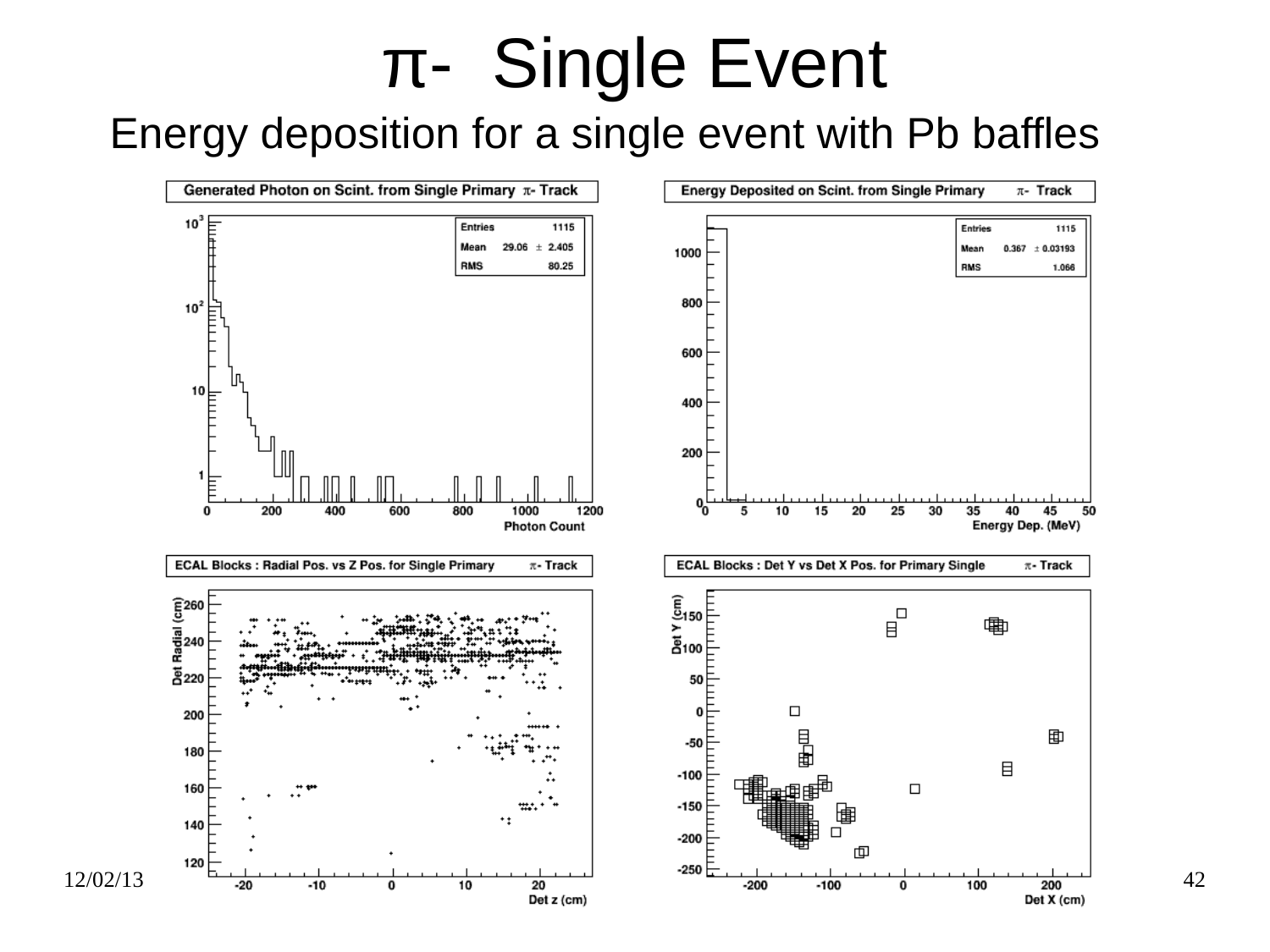Energy deposition for a single event with Kryptonite heavy materials

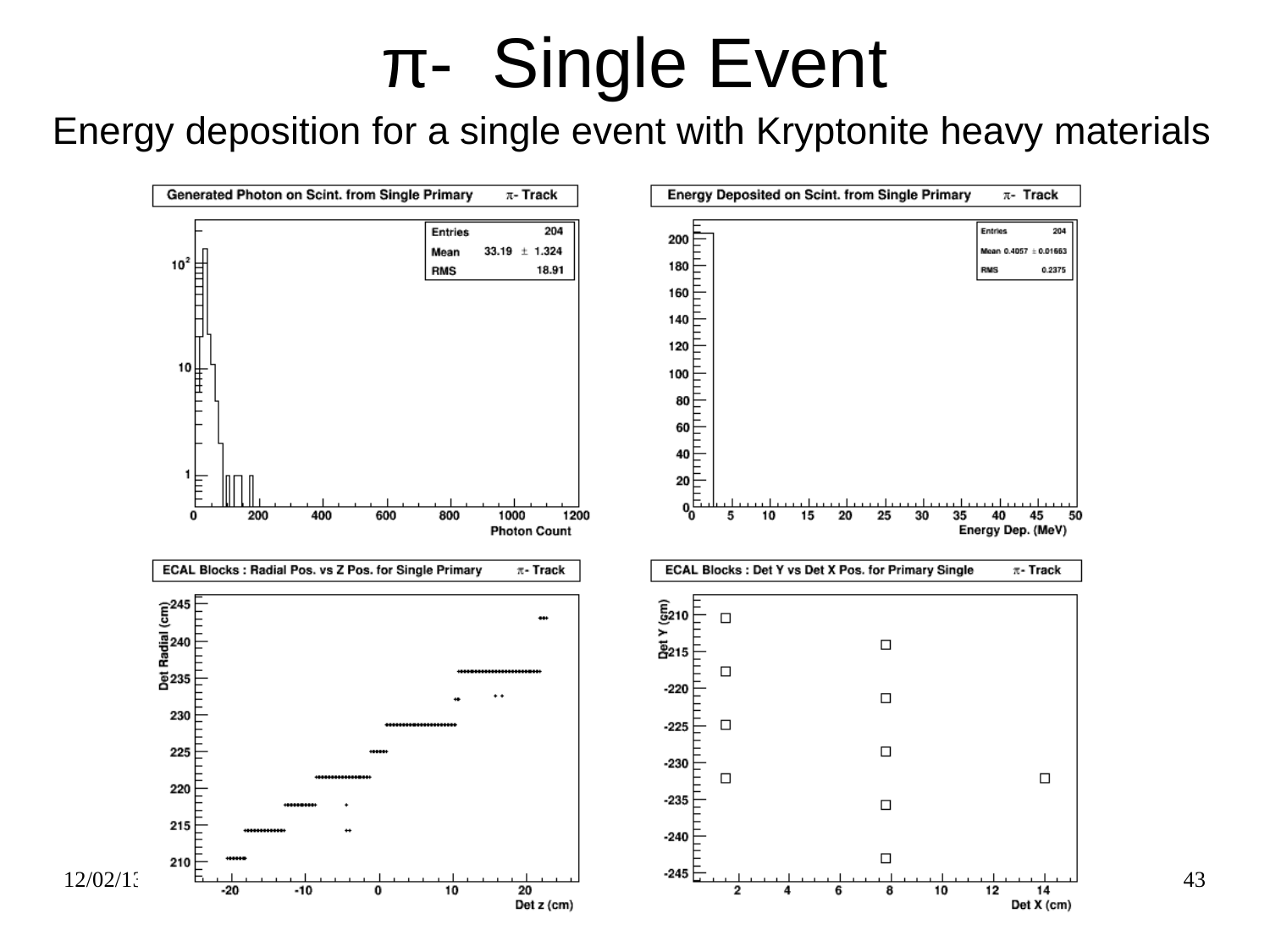Energy deposition for a single event with Kryptonite heavy materials

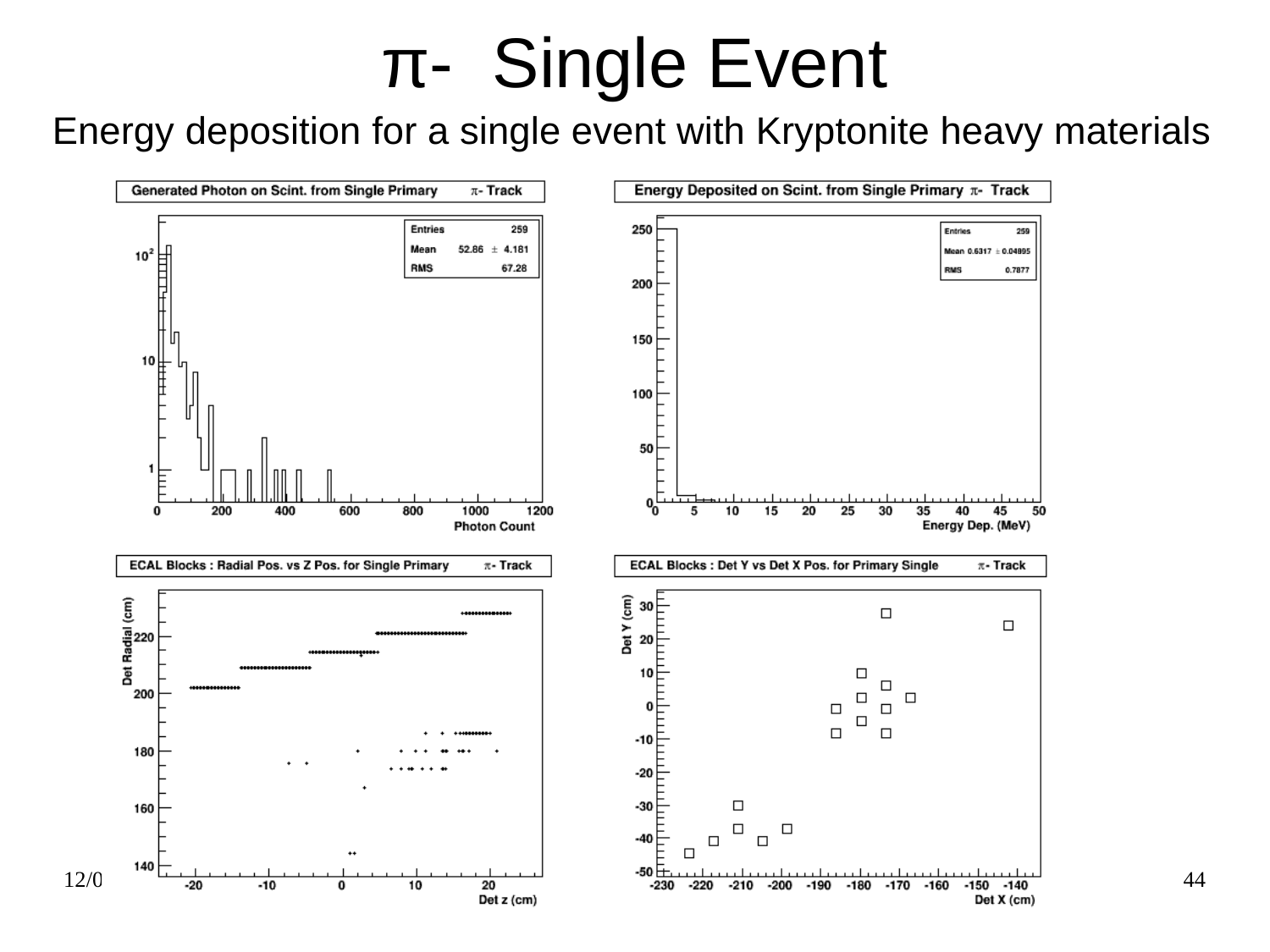### Energy deposition for a single event with Pb baffles

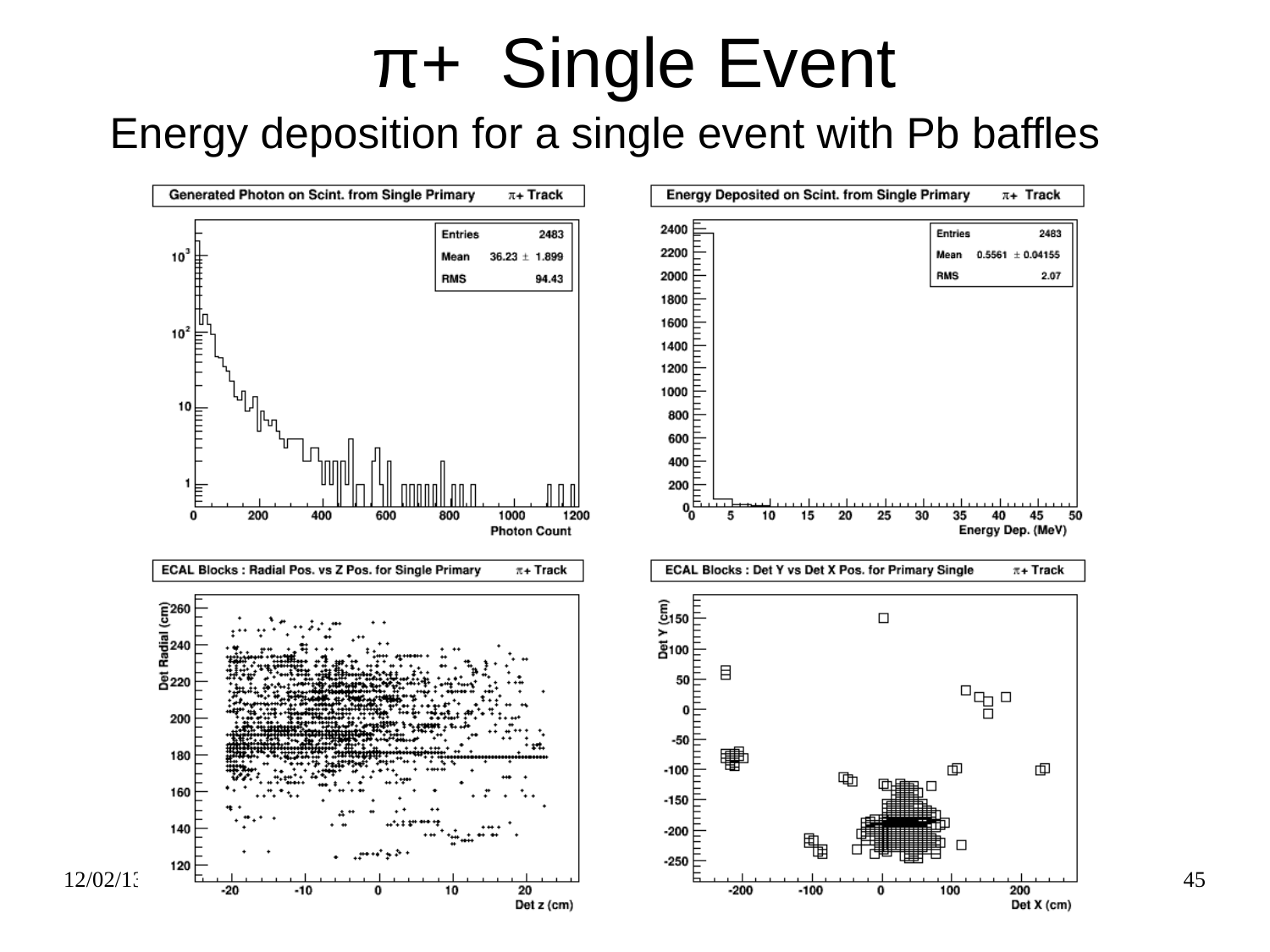### Energy deposition for a single event with Pb baffles

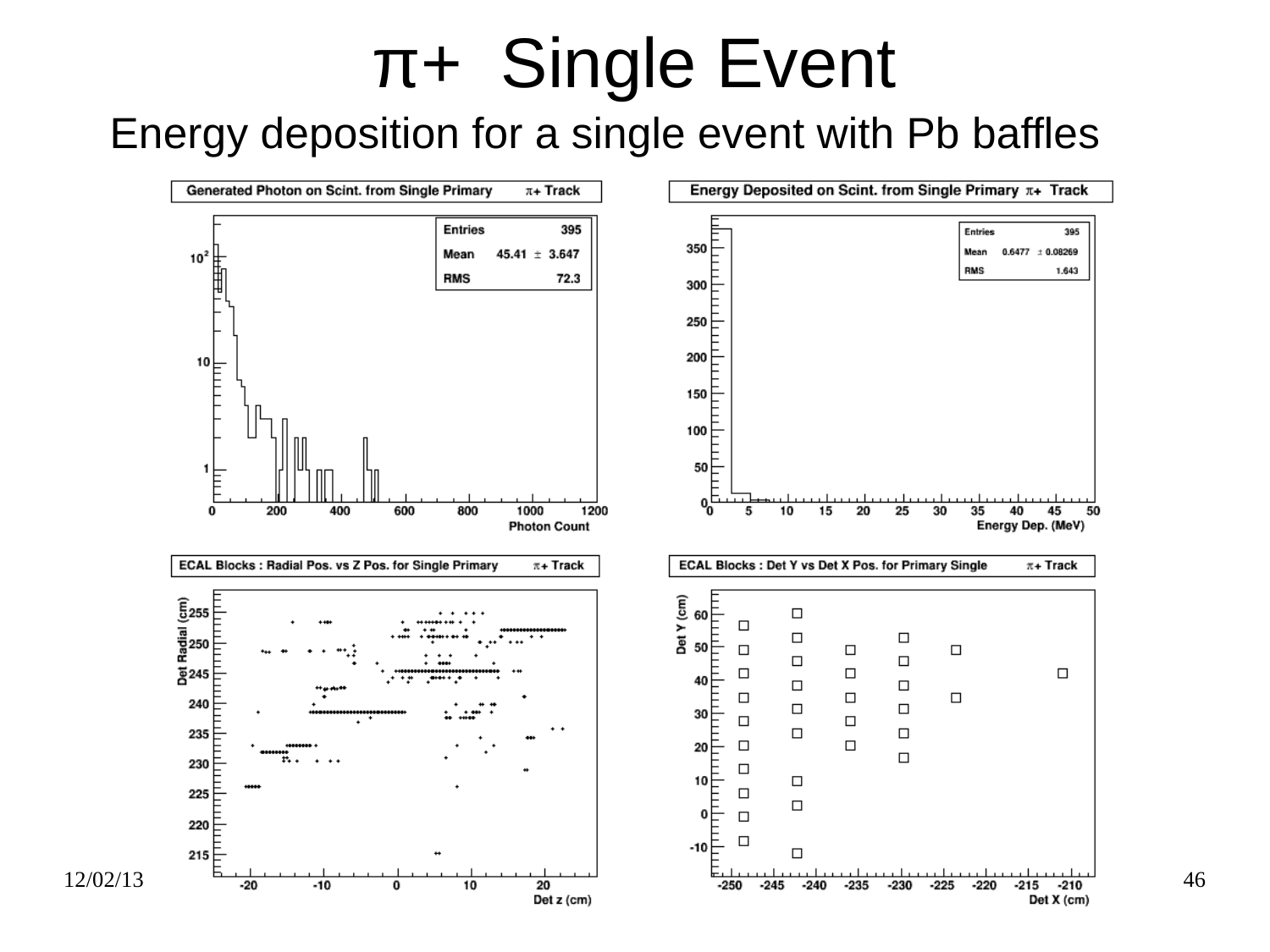### Energy deposition for a single event with Kryptonite heavy materials